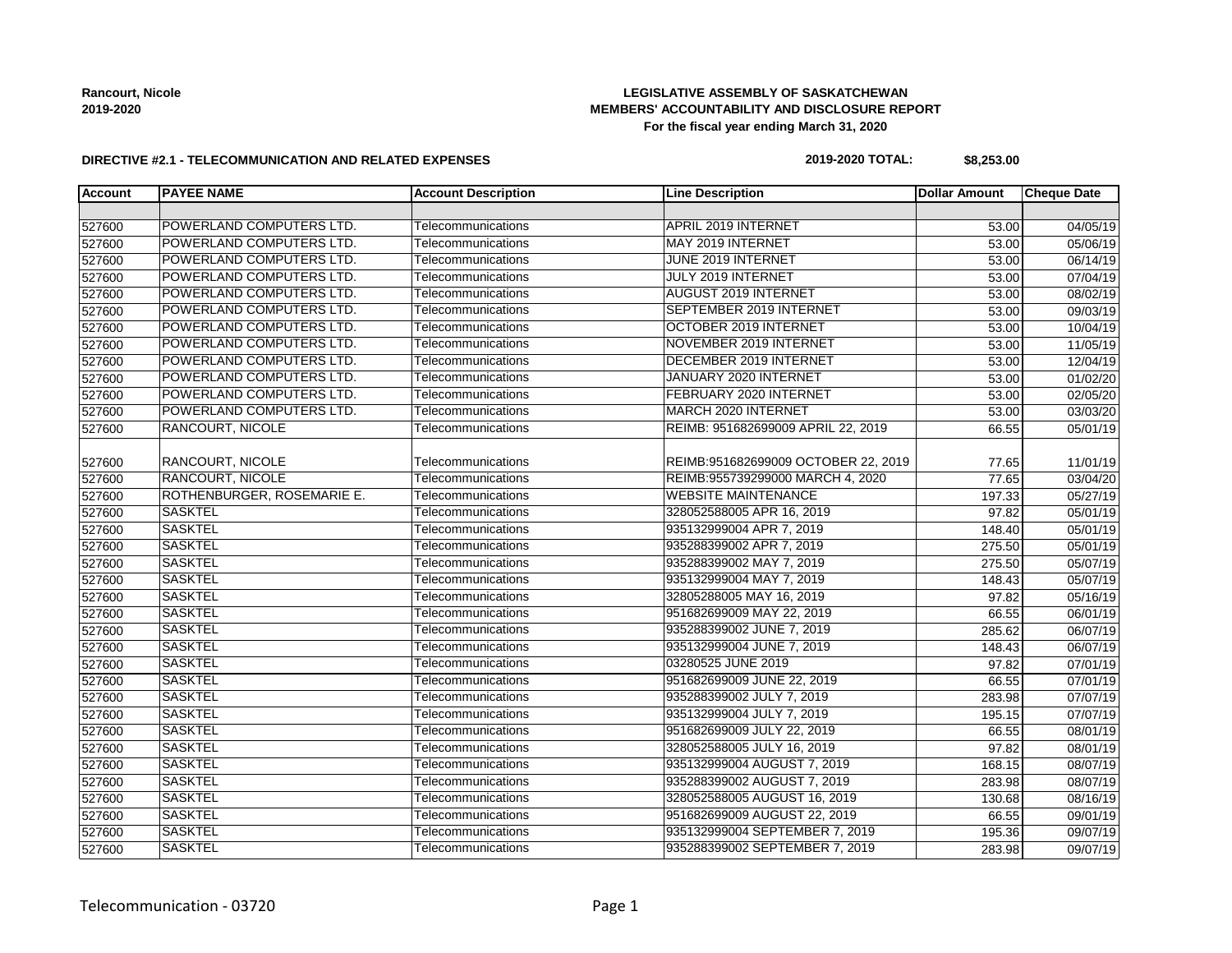| <b>Account</b> | <b>PAYEE NAME</b> | <b>Account Description</b> | <b>Line Description</b>             | <b>Dollar Amount</b> | <b>Cheque Date</b>    |
|----------------|-------------------|----------------------------|-------------------------------------|----------------------|-----------------------|
| 527600         | <b>SASKTEL</b>    | Telecommunications         | 951682699009 SEPTEMBER 22, 2019     | 83.73                | 10/01/19              |
| 527600         | <b>SASKTEL</b>    | Telecommunications         | 328052588005 SEPTEMBER 16, 2019     | 97.82                | 10/01/19              |
| 527600         | <b>SASKTEL</b>    | Telecommunications         | 935288399002 OCTOBER 7, 2019        | 283.98               | 10/07/19              |
| 527600         | <b>SASKTEL</b>    | Telecommunications         | 935132999004 OCTOBER 7, 2019        | 189.19               | 10/07/19              |
| 527600         | <b>SASKTEL</b>    | Telecommunications         | 328052588005 OCTOBER 16, 2019       | 120.08               | 11/01/19              |
| 527600         | <b>SASKTEL</b>    | <b>Telecommunications</b>  | 955739299000 NOVEMBER 4, 2019       | 82.65                | 11/04/19              |
| 527600         | <b>SASKTEL</b>    | Telecommunications         | 935288399002 NOVEMBER 7, 2019       | 283.98               | 11/07/19              |
| 527600         | <b>SASKTEL</b>    | Telecommunications         | 935132999004 NOVEMBER 7, 2019       | 189.36               | 11/07/19              |
| 527600         | <b>SASKTEL</b>    | Telecommunications         | 3228052588005 NOVEMBER 16, 2019     | 100.75               | 11/16/19              |
|                |                   |                            | <b>RTV-NICOLE RANCOURT-PERSONAL</b> |                      |                       |
| 527600         | <b>SASKTEL</b>    | Telecommunications         | <b>CELL</b>                         | $-22.26$             | 12/01/19              |
| 527600         | <b>SASKTEL</b>    | Telecommunications         | 955739299000 DECEMBER 4, 2019       | 77.65                | 12/04/19              |
| 527600         | SASKTEL           | Telecommunications         | 935288399002 DECEMBER 7, 2019       | 283.98               | 12/07/19              |
| 527600         | <b>SASKTEL</b>    | Telecommunications         | 935132999004 DECEMBER 7, 2019       | 189.16               | 12/07/19              |
| 527600         | <b>SASKTEL</b>    | Telecommunications         | 328052588005 DECEMBER 16, 2019      | 97.82                | 01/01/20              |
| 527600         | <b>SASKTEL</b>    | Telecommunications         | 955739299000 JANUARY 4, 2020        | 77.65                | 01/04/20              |
| 527600         | <b>SASKTEL</b>    | Telecommunications         | 935288399002 JAN 7, 2020            | 283.98               | $\overline{01/07}/20$ |
| 527600         | <b>SASKTEL</b>    | Telecommunications         | 935132999004 JAN 7, 2020            | 189.16               | 01/07/20              |
| 527600         | <b>SASKTEL</b>    | <b>Telecommunications</b>  | 328052588005 JANUARY 16, 2020       | 116.74               | 02/01/20              |
| 527600         | <b>SASKTEL</b>    | Telecommunications         | 955739299000 FEBRUARY 4, 2020       | 77.65                | 02/04/20              |
| 527600         | <b>SASKTEL</b>    | Telecommunications         | 935132999004 FEBRUARY 7, 2020       | 189.20               | 02/07/20              |
| 527600         | <b>SASKTEL</b>    | Telecommunications         | 925288399002 FEBRUARY 7, 2020       | 283.98               | 02/07/20              |
|                |                   |                            | <b>RTV-NICOLE RANCOURT-PERSONAL</b> |                      |                       |
| 527600         | <b>SASKTEL</b>    | Telecommunications         | <b>CELL</b>                         | $-15.00$             | 02/13/20              |
| 527600         | <b>SASKTEL</b>    | Telecommunications         | 328052588995 FEBRUARY 16, 2020      | 81.92                | 03/01/20              |
| 527600         | <b>SASKTEL</b>    | Telecommunications         | 935288399002 MARCH 7, 2020          | 283.98               | 03/07/20              |
| 527600         | <b>SASKTEL</b>    | Telecommunications         | 935132999004 MARCH 7, 2020          | 189.19               | 03/07/20              |
|                |                   |                            | <b>RTV-NICOLE RANCOURT-PERSONAL</b> |                      |                       |
| 527600         | <b>SASKTEL</b>    | Telecommunications         | CELL                                | $-100.00$            | 03/16/20              |
| 527600         | <b>SASKTEL</b>    | Telecommunications         | 328052588005 MARCH 16, 2020         | 100.84               | 03/16/20              |
|                |                   |                            | RTV-ROSE ROTHENBURGER-PERSONAL      |                      |                       |
| 527600         | <b>SASKTEL</b>    | Telecommunications         | <b>CELL</b>                         | $-100.00$            | 03/16/20              |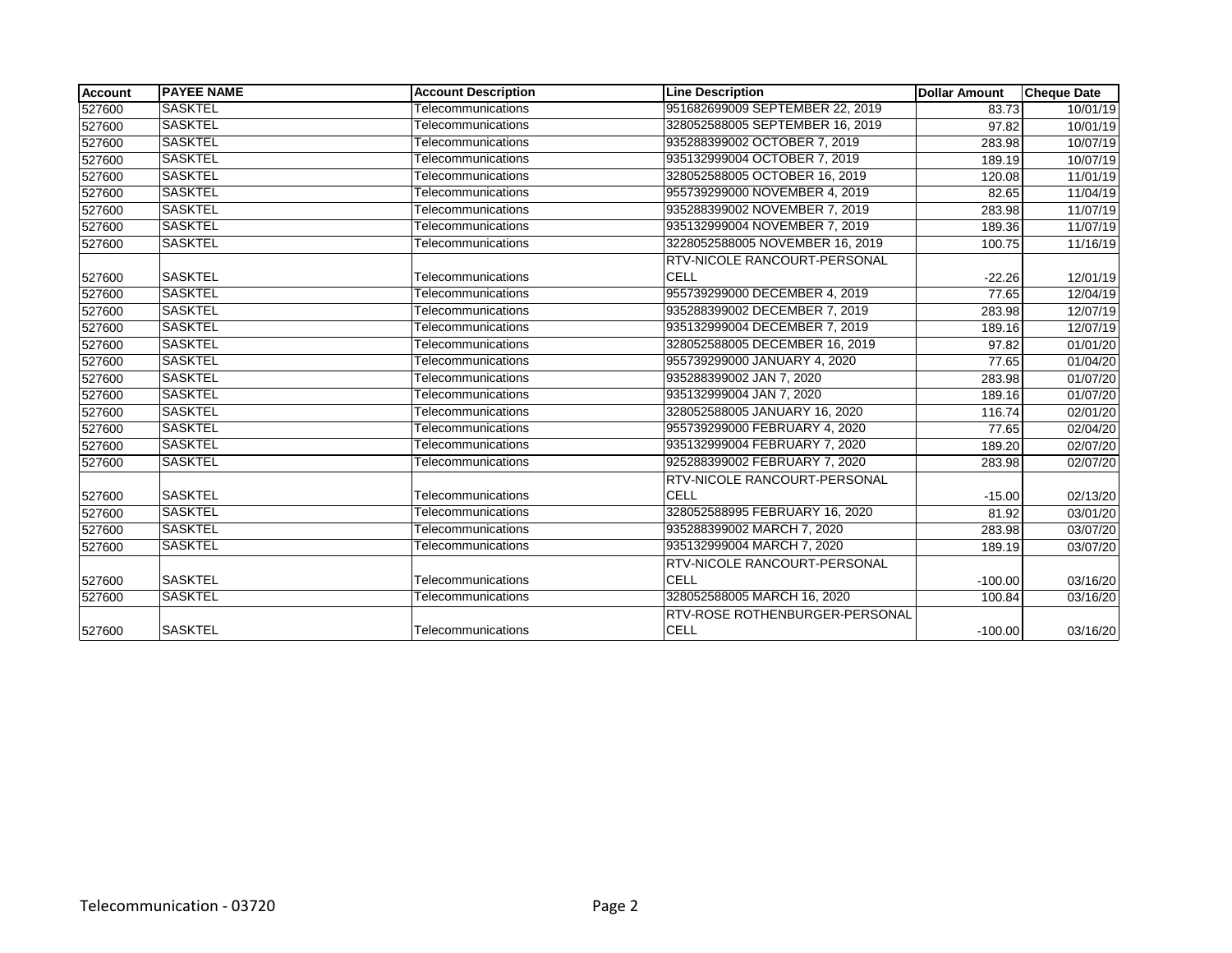### **LEGISLATIVE ASSEMBLY OF SASKATCHEWAN MEMBERS' ACCOUNTABILITY AND DISCLOSURE REPORT For the fiscal year ending March 31, 2020**

### **DIRECTIVE #3.1 - MLA TRAVEL AND LIVING EXPENSES**

#### **2019-2020 TOTAL: \$36,058.96**

| <b>Account</b> | <b>PAYEE NAME</b>       | <b>Account Description</b>  | <b>Line Description</b>             | <b>Dollar Amount</b> | <b>Cheque Date</b> |
|----------------|-------------------------|-----------------------------|-------------------------------------|----------------------|--------------------|
|                |                         |                             |                                     |                      |                    |
| 541900         | <b>RANCOURT, NICOLE</b> | <b>Elected Rep - Travel</b> | MLA TRAVEL APRIL 1 - 16, 2019       | 1,981.35             | 04/17/19           |
| 541900         | RANCOURT, NICOLE        | <b>Elected Rep - Travel</b> | MLA TRAVEL APRIL 17 - MAY 7, 2019   | 1,442.89             | 05/09/19           |
| 541900         | RANCOURT, NICOLE        | <b>Elected Rep - Travel</b> | MLA TRAVEL May 8 - 26 2019          | 1,393.91             | 06/07/19           |
| 541900         | <b>RANCOURT, NICOLE</b> | <b>Elected Rep - Travel</b> | MLA TRAVEL MAY 28 - JUNE 12, 2019   | 600.92               | 06/19/19           |
|                |                         |                             | APRIL 2019 MLA REGINA               |                      |                    |
| 541900         | RANCOURT, NICOLE        | Elected Rep - Travel        | <b>ACCOMMODATIONS</b>               | 25.73                | 06/21/19           |
|                |                         |                             | MAY 2019 MLA REGINA                 |                      |                    |
| 541900         | RANCOURT, NICOLE        | Elected Rep - Travel        | <b>ACCOMMODATIONS</b>               | 49.61                | 06/21/19           |
|                |                         |                             | JUNE 2019 MLA REGINA                |                      |                    |
| 541900         | RANCOURT, NICOLE        | <b>Elected Rep - Travel</b> | <b>ACCOMMODATIONS</b>               | 52.11                | 07/08/19           |
| 541900         | <b>RANCOURT, NICOLE</b> | <b>Elected Rep - Travel</b> | MLA TRAVEL JUNE 15 - 26, 2019       | 116.93               | 07/08/19           |
|                |                         |                             | JULY 2019 MLA REGINA                |                      |                    |
| 541900         | RANCOURT, NICOLE        | Elected Rep - Travel        | <b>ACCOMMODATIONS</b>               | 33.06                | 08/21/19           |
|                |                         |                             |                                     |                      |                    |
| 541900         | RANCOURT, NICOLE        | Elected Rep - Travel        | MLA TRAVEL JULY 4 - AUGUST 21, 2019 | 1,037.77             | 08/27/19           |
|                |                         |                             | AUGUST 2019 MLA REGINA              |                      |                    |
| 541900         | RANCOURT, NICOLE        | <b>Elected Rep - Travel</b> | <b>ACCOMMODATIONS</b>               | 40.41                | 09/11/19           |
|                |                         |                             | MLA TRAVEL AUGUST 22 - SEPTEMBER    |                      |                    |
| 541900         | RANCOURT, NICOLE        | <b>Elected Rep - Travel</b> | 10, 2019                            | 1,070.73             | 09/20/19           |
|                |                         |                             |                                     |                      |                    |
| 541900         | RANCOURT, NICOLE        | Elected Rep - Travel        | MLA TRAVEL SEPTEMBER 11 - 30, 2019  | 919.37               | 10/03/19           |
|                |                         |                             | SEPTEMBER 2019 MLA REGINA           |                      |                    |
| 541900         | RANCOURT, NICOLE        | Elected Rep - Travel        | <b>ACCOMMODATIONS</b>               | 40.76                | 10/21/19           |
| 541900         | RANCOURT, NICOLE        | <b>Elected Rep - Travel</b> | MLA TRAVEL OCTOBER 2 - 29, 2019     | 1,676.19             | 11/01/19           |
|                |                         |                             | OCTOBER 2019. MLA REGINA            |                      |                    |
| 541900         | RANCOURT, NICOLE        | <b>Elected Rep - Travel</b> | <b>ACCOMMODATIONS</b>               | 51.73                | 11/05/19           |
|                |                         |                             | MLA TRAVEL OCTOBER 30 - NOVEMBER    |                      |                    |
| 541900         | <b>RANCOURT, NICOLE</b> | <b>Elected Rep - Travel</b> | 11, 2019                            | 1,606.35             | 11/13/19           |
|                |                         |                             |                                     |                      |                    |
| 541900         | RANCOURT, NICOLE        | Elected Rep - Travel        | MLA TRAVEL NOVEMBER 12 - 25, 2019   | 1,730.95             | 11/27/19           |
|                |                         |                             | MLA TRAVEL NOVEMBER 26 -            |                      |                    |
| 541900         | RANCOURT, NICOLE        | <b>Elected Rep - Travel</b> | DECEMBER 4, 2019                    | 1,053.96             | 12/06/19           |
|                |                         |                             | DECEMBER 2019 MLA REGINA            |                      |                    |
| 541900         | RANCOURT, NICOLE        | Elected Rep - Travel        | <b>ACCOMMODATIONS</b>               | 41.75                | 12/12/19           |
| 541900         | RANCOURT, NICOLE        | <b>Elected Rep - Travel</b> | MLA TRAVEL DECEMBER 5 - 19, 2019    | 730.12               | 01/10/20           |
|                |                         |                             | JANUARY 2020 MLA REGINA             |                      |                    |
| 541900         | RANCOURT, NICOLE        | Elected Rep - Travel        | <b>ACCOMMODATIONS</b>               | 292.08               | 01/10/20           |
| 541900         | RANCOURT, NICOLE        | Elected Rep - Travel        | MLA TRAVEL JAN 6-FEB 2, 2020        | 1,297.85             | 02/04/20           |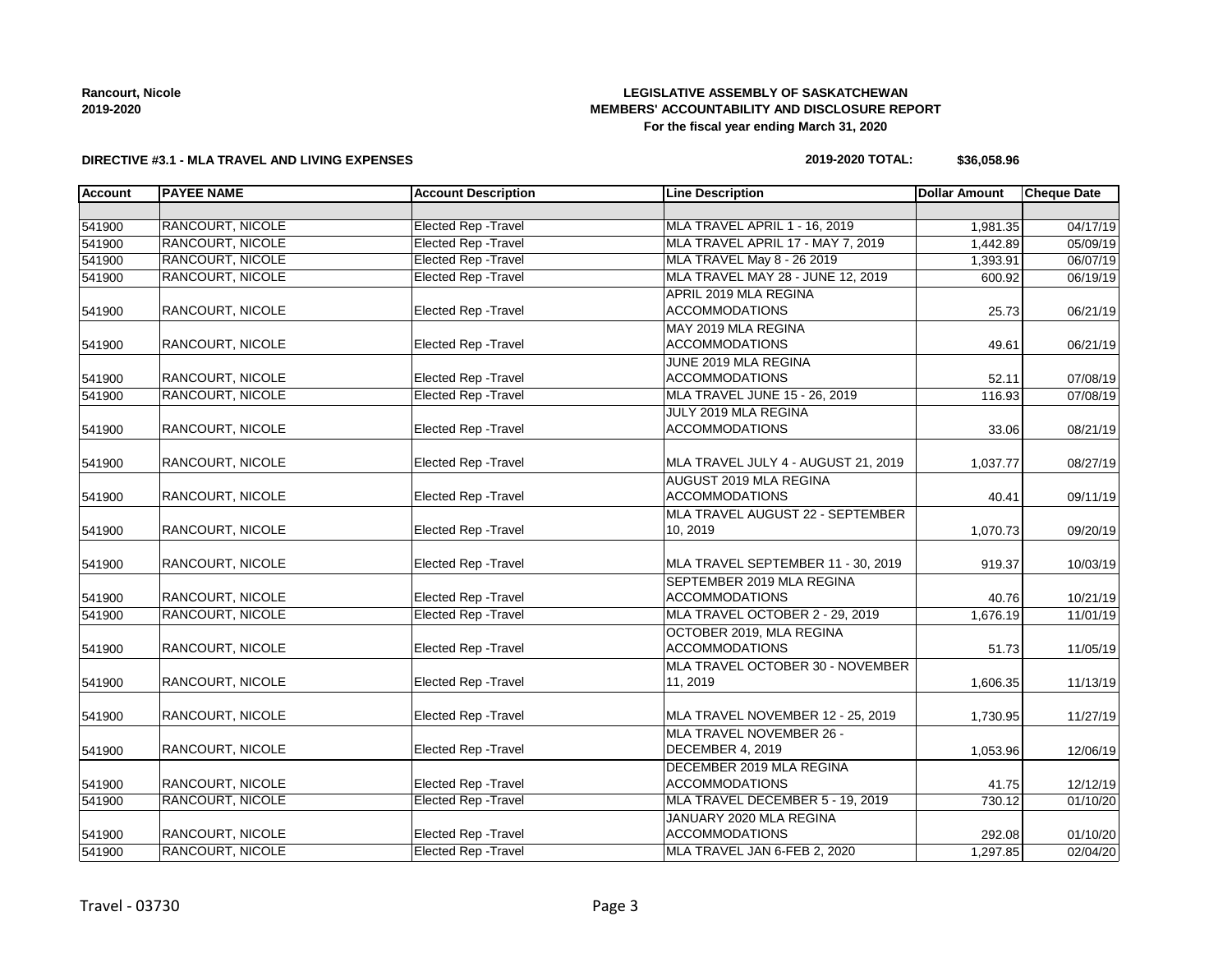| <b>Account</b> | <b>PAYEE NAME</b>       | <b>Account Description</b>  | <b>Line Description</b>          | <b>Dollar Amount</b> | <b>Cheque Date</b> |
|----------------|-------------------------|-----------------------------|----------------------------------|----------------------|--------------------|
| 541900         | <b>RANCOURT, NICOLE</b> | <b>Elected Rep - Travel</b> | MLA TRAVEL FEBRUARY 3 - 10, 2020 | 1.067.45             | 02/14/20           |
|                |                         |                             | FEB 2020 MLA REGINA              |                      |                    |
| 541900         | RANCOURT, NICOLE        | <b>Elected Rep - Travel</b> | <b>ACCOMMODATIONS</b>            | 38.92                | 02/19/20           |
| 541900         | <b>RANCOURT, NICOLE</b> | <b>Elected Rep - Travel</b> | MLA TRAVEL FEB 14- MARCH 4, 2020 | 920.35               | 03/04/20           |
| 541900         | <b>RANCOURT, NICOLE</b> | <b>Elected Rep - Travel</b> | MLA TRAVEL MARCH 5-15, 2020      | 2,484.35             | 03/17/20           |
|                |                         |                             | MARCH 2020 MLA REGINA            |                      |                    |
| 541900         | RANCOURT, NICOLE        | <b>Elected Rep - Travel</b> | <b>ACCOMMODATION</b>             | 41.87                | 03/17/20           |
|                |                         |                             | MARCH 2020 MLA REGINA            |                      |                    |
| 541900         | <b>RANCOURT, NICOLE</b> | <b>Elected Rep - Travel</b> | <b>ACCOMMODATIONS</b>            | 39.49                | 03/31/20           |
| 541900         | RANCOURT, NICOLE        | <b>Elected Rep - Travel</b> | MLA TRAVEL MARCH 16 - 31, 2020   | 680.00               | 03/31/20           |
|                |                         |                             | APRIL 2019 MLA REGINA            |                      |                    |
| 541900         | <b>WS HOLDINGS</b>      | <b>Elected Rep - Travel</b> | <b>ACCOMMODATION</b>             | 1,125.00             | 04/01/19           |
|                |                         |                             | MAY 2019 MLA REGINA              |                      |                    |
| 541900         | <b>WS HOLDINGS</b>      | Elected Rep - Travel        | <b>ACCOMMODATIONS</b>            | 1,125.00             | 04/16/19           |
|                |                         |                             | JUNE 2019 MLA REGINA             |                      |                    |
| 541900         | <b>WS HOLDINGS</b>      | Elected Rep - Travel        | <b>ACCOMMODATIONS</b>            | 1,125.00             | 05/15/19           |
|                |                         |                             | JULY 2019 MLA REGINA             |                      |                    |
| 541900         | <b>WS HOLDINGS</b>      | Elected Rep - Travel        | <b>ACCOMMODATIONS</b>            | 1,125.00             | 06/12/19           |
|                |                         |                             | AUGUST 2019 MLA REGINA           |                      |                    |
| 541900         | <b>WS HOLDINGS</b>      | Elected Rep - Travel        | <b>ACCOMMODATIONS</b>            | 1,125.00             | 07/17/19           |
|                |                         |                             | SEPTEMBER 2019 MLA REGINA        |                      |                    |
| 541900         | <b>WS HOLDINGS</b>      | <b>Elected Rep - Travel</b> | <b>ACCOMMODATIONS</b>            | 1,125.00             | 08/19/19           |
|                |                         |                             | OCTOBER 2019 MLA REGINA          |                      |                    |
| 541900         | <b>WS HOLDINGS</b>      | <b>Elected Rep - Travel</b> | <b>ACCOMMODATIONS</b>            | 1,125.00             | 09/17/19           |
|                |                         |                             | NOVEMBER 2019 MLA REGINA         |                      |                    |
| 541900         | <b>WS HOLDINGS</b>      | Elected Rep - Travel        | <b>ACCOMMODATIONS</b>            | 1,125.00             | 10/08/19           |
|                |                         |                             | DECEMBER 2019 MLA REGINA         |                      |                    |
| 541900         | <b>WS HOLDINGS</b>      | Elected Rep - Travel        | <b>ACCOMMODATIONS</b>            | 1,125.00             | 11/18/19           |
|                |                         |                             | JANUARY 2020 MLA REGINA          |                      |                    |
| 541900         | <b>WS HOLDINGS</b>      | <b>Elected Rep - Travel</b> | <b>ACCOMMODATIONS</b>            | 1,125.00             | 12/31/19           |
|                |                         |                             | FEBRUARY 2020 MLA REGINA         |                      |                    |
| 541900         | <b>WS HOLDINGS</b>      | Elected Rep - Travel        | <b>ACCOMMODATIONS</b>            | 1,125.00             | 01/10/20           |
|                |                         |                             | MARCH 2020 MLA REGINA            |                      |                    |
| 541900         | <b>WS HOLDINGS</b>      | <b>Elected Rep - Travel</b> | <b>ACCOMMODATIONS</b>            | 1,125.00             | 02/11/20           |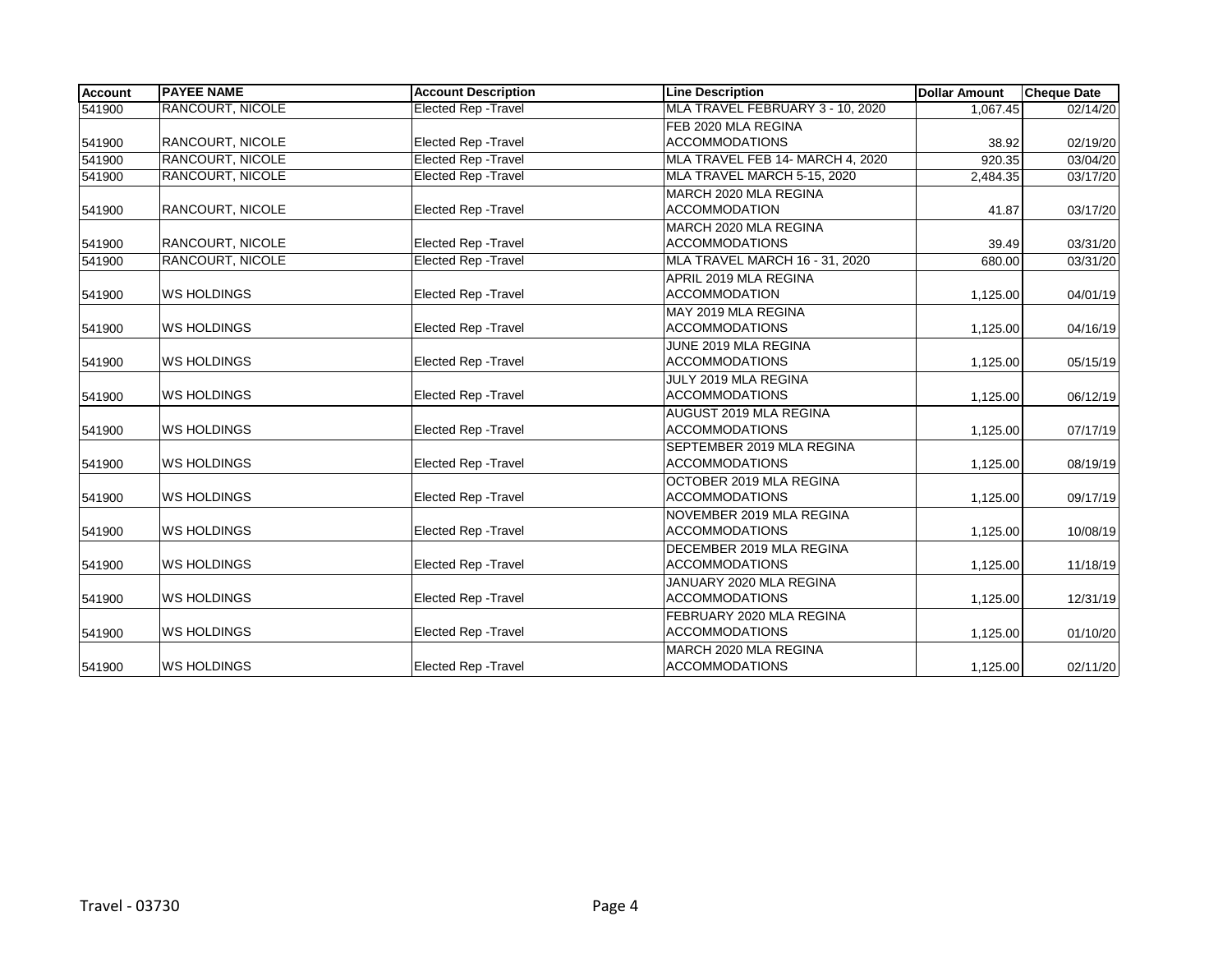### **LEGISLATIVE ASSEMBLY OF SASKATCHEWAN MEMBERS' ACCOUNTABILITY AND DISCLOSURE REPORT For the fiscal year ending March 31, 2020**

**DIRECTIVE #4.1 - CONSTITUENCY SERVICE EXPENSES**

#### **2019-2020 TOTAL: \$63,817.40**

| <b>Account</b> | <b>PAYEE NAME</b>                                          | <b>Account Description</b>                | <b>Line Description</b>        | <b>Dollar Amount</b> | <b>Cheque Date</b> |
|----------------|------------------------------------------------------------|-------------------------------------------|--------------------------------|----------------------|--------------------|
|                |                                                            |                                           |                                |                      |                    |
| 521372         | RANCOURT, NICOLE                                           | Photographer's Services                   | REIMB: PHOTOGRAPHIC SERVICES   | 100.00               | 09/01/19           |
| 522000         | P & S LEASING                                              | Rent of Ground, Buildings and Other Space | APRIL 2019 MLA OFFICE RENT     | 1,000.00             | 04/01/19           |
| 522000         | P & S LEASING                                              | Rent of Ground, Buildings and Other Space | MAY 2019 MLA OFFICE RENT       | 1,000.00             | 05/01/19           |
| 522000         | P & S LEASING                                              | Rent of Ground, Buildings and Other Space | JUNE 2019 MLA OFFICE RENT      | 1,000.00             | 05/31/19           |
| 522000         | P & S LEASING                                              | Rent of Ground, Buildings and Other Space | JULY 2019 MLA OFFICE RENT      | 1,000.00             | 07/01/19           |
| 522000         | P & S LEASING                                              | Rent of Ground, Buildings and Other Space | AUGUST 2019 MLA OFFICE RENTAL  | 1,000.00             | 07/30/19           |
| 522000         | P & S LEASING                                              | Rent of Ground, Buildings and Other Space | SEPTEMBER 2019 MLA OFFICE RENT | 1,000.00             | 08/28/19           |
| 522000         | P & S LEASING                                              | Rent of Ground, Buildings and Other Space | OCT 2019 MLA OFFICE RENT       | 1,000.00             | 10/01/19           |
| 522000         | P & S LEASING                                              | Rent of Ground, Buildings and Other Space | NOVEMBER 2019 MLA OFFICE RENT  | 1,000.00             | 10/30/19           |
| 522000         | P & S LEASING                                              | Rent of Ground, Buildings and Other Space | DECEMBER 2019 MLA OFFICE RENT  | 1,000.00             | 11/23/19           |
| 522000         | P & S LEASING                                              | Rent of Ground, Buildings and Other Space | JANUARY 2020 MLA OFFICE RENT   | 1,000.00             | 12/31/19           |
| 522000         | P & S LEASING                                              | Rent of Ground, Buildings and Other Space | FEBRUARY 2020 MLA OFFICE RENT  | 1,000.00             | 01/10/20           |
| 522000         | P & S LEASING                                              | Rent of Ground, Buildings and Other Space | MARCH 2020 MLA OFFICE RENT     | 1,000.00             | 02/07/20           |
| 522200         | MINISTER OF FINANCE-MINISTRY OF<br><b>CENTRAL SERVICES</b> | Rent of Photocopiers                      | PHOTOCOPIER SERVICE FEES       | 100.00               | 01/01/20           |
| 522200         | <b>TOSHIBA OF CANADA LTD.</b>                              | Rent of Photocopiers                      | <b>COPIER CHARGES</b>          | 189.86               | 05/01/19           |
| 522200         | TOSHIBA OF CANADA LTD.                                     | Rent of Photocopiers                      | <b>COPIER CHARGES</b>          | 229.37               | 05/08/19           |
| 522200         | TOSHIBA OF CANADA LTD.                                     | Rent of Photocopiers                      | <b>COPIER CHARGES</b>          | 236.47               | 07/01/19           |
| 522200         | TOSHIBA OF CANADA LTD.                                     | Rent of Photocopiers                      | <b>COPIER CHARGES</b>          | 255.85               | 07/09/19           |
| 522200         | TOSHIBA OF CANADA LTD.                                     | <b>Rent of Photocopiers</b>               | RTV-TOSHIBA-BILLING CORRECTION | $-179.50$            | 11/01/19           |
| 522200         | TOSHIBA TEC CANADA BUSINESS<br>SOLUTIONS INC               | Rent of Photocopiers                      | <b>COPIER CHARGES</b>          | 105.54               | 08/01/19           |
| 522200         | TOSHIBA TEC CANADA BUSINESS<br><b>SOLUTIONS INC</b>        | Rent of Photocopiers                      | <b>COPIER CHARGES</b>          | 161.54               | 08/01/19           |
| 522200         | TOSHIBA TEC CANADA BUSINESS<br><b>SOLUTIONS INC</b>        | Rent of Photocopiers                      | <b>COPIER CHARGES</b>          | 161.54               | 08/01/19           |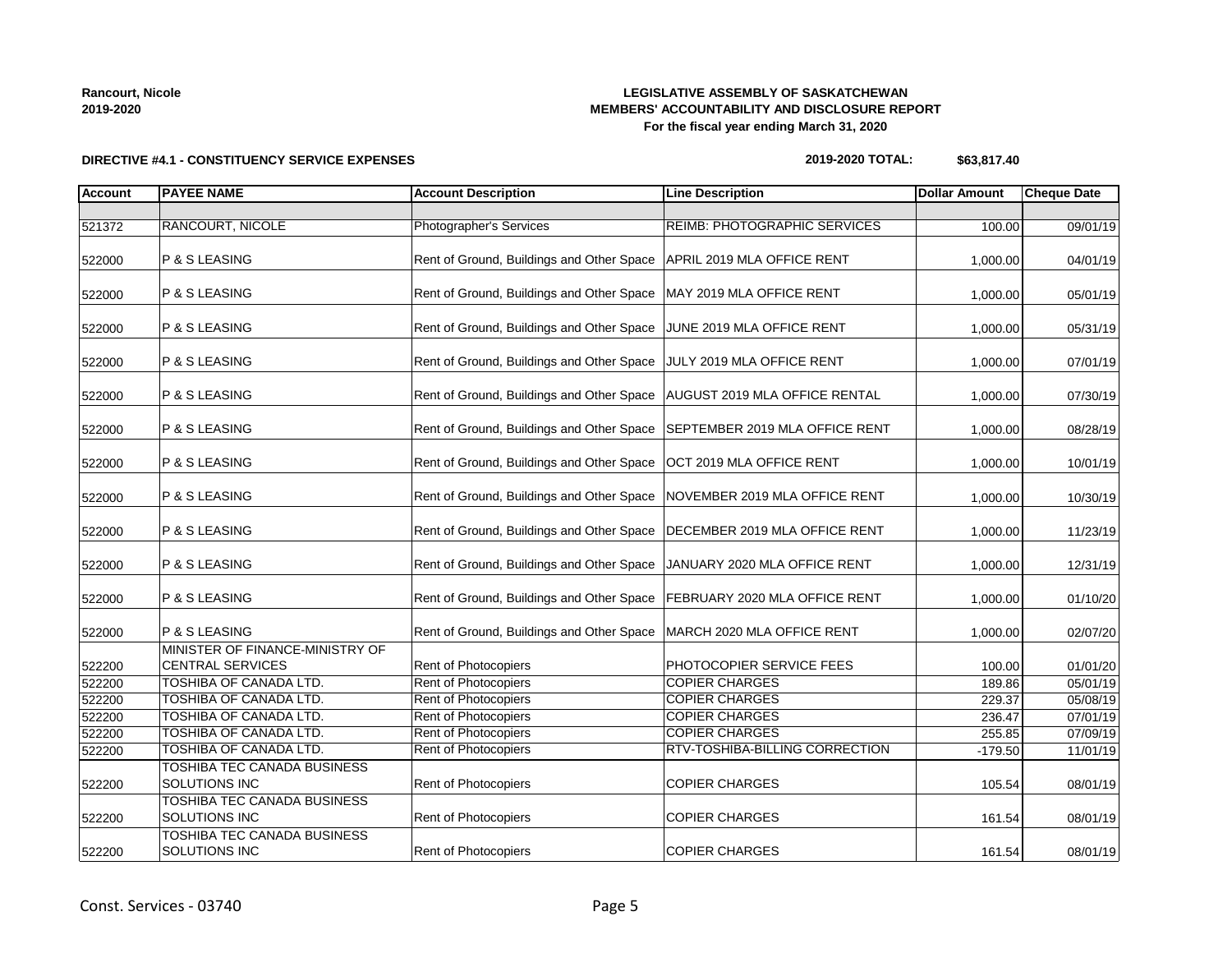| <b>Account</b> | <b>PAYEE NAME</b>                  | <b>Account Description</b>           | <b>Line Description</b>               | <b>Dollar Amount</b> | <b>Cheque Date</b> |
|----------------|------------------------------------|--------------------------------------|---------------------------------------|----------------------|--------------------|
|                | TOSHIBA TEC CANADA BUSINESS        |                                      |                                       |                      |                    |
| 522200         | SOLUTIONS INC                      | Rent of Photocopiers                 | <b>COPIER CHARGES</b>                 | 190.87               | 09/01/19           |
|                | <b>TOSHIBA TEC CANADA BUSINESS</b> |                                      |                                       |                      |                    |
| 522200         | <b>SOLUTIONS INC</b>               | Rent of Photocopiers                 | <b>COPIER CHARGES</b>                 | 192.26               | 10/01/19           |
|                | TOSHIBA TEC CANADA BUSINESS        |                                      |                                       |                      |                    |
| 522200         | <b>SOLUTIONS INC</b>               | <b>Rent of Photocopiers</b>          | <b>COPIER CHARGES</b>                 | 221.87               | 11/01/19           |
|                | <b>TOSHIBA TEC CANADA BUSINESS</b> |                                      |                                       |                      |                    |
| 522200         | SOLUTIONS INC                      | Rent of Photocopiers                 | <b>COPIER CHARGES</b>                 | 186.02               | 12/01/19           |
|                | <b>TOSHIBA TEC CANADA BUSINESS</b> |                                      |                                       |                      |                    |
| 522200         | SOLUTIONS INC                      | Rent of Photocopiers                 | <b>COPIER CHARGES</b>                 | 161.54               | 01/01/20           |
|                | <b>TOSHIBA TEC CANADA BUSINESS</b> |                                      |                                       |                      |                    |
| 522200         | <b>SOLUTIONS INC</b>               | Rent of Photocopiers                 | <b>COPIER CHARGES</b>                 | 183.02               | 02/01/20           |
|                | <b>TOSHIBA TEC CANADA BUSINESS</b> |                                      |                                       |                      |                    |
| 522200         | <b>SOLUTIONS INC</b>               | Rent of Photocopiers                 | <b>COPIER CHARGES</b>                 | 201.00               | 03/01/20           |
| 522500         | PRINCE ALBERT INSURANCE LTD.       | <b>Insurance Premiums</b>            | RANN002 NOVEMBER 2019                 | 712.32               | 11/13/19           |
| 524000         | P & S LEASING                      | Repairs                              | OFFICE RENOVATIONS                    | 1,500.00             | 03/16/20           |
| 524000         | ROTHENBURGER, ROSEMARIE E.         | Repairs                              | <b>POSTAGE</b>                        | 200.08               | 05/27/19           |
| 525000         | ROTHENBURGER, ROSEMARIE E.         | Postal, Courier, Freight and Related | <b>POSTAGE</b>                        | 1.10                 | 05/27/19           |
| 525000         | ROTHENBURGER, ROSEMARIE E.         | Postal, Courier, Freight and Related | <b>POSTAGE</b>                        | 2.65                 | 06/06/19           |
| 525000         | ROTHENBURGER, ROSEMARIE E.         | Postal, Courier, Freight and Related | <b>POSTAGE</b>                        | 3.28                 | 07/17/19           |
| 525000         | ROTHENBURGER, ROSEMARIE E.         | Postal, Courier, Freight and Related | <b>POSTAGE</b>                        | 14.82                | 10/08/19           |
| 525000         | ROTHENBURGER, ROSEMARIE E.         | Postal, Courier, Freight and Related | <b>POSTAGE</b>                        | 4.55                 | 11/07/19           |
| 525000         | ROTHENBURGER, ROSEMARIE E.         | Postal, Courier, Freight and Related | <b>POSTAGE</b>                        | 201.50               | 03/09/20           |
| 525000         | ROTHENBURGER, ROSEMARIE E.         | Postal, Courier, Freight and Related | <b>POSTAGE</b>                        | 101.85               | 03/19/20           |
| 525000         | <b>STAPLES BUSINESS DEPOT</b>      | Postal, Courier, Freight and Related | 107924 POSTAGE/OFFICE SUPPLIES        | 180.00               | 04/01/19           |
|                |                                    |                                      | 107924 POSTAGE/MISC OFFICE            |                      |                    |
| 525000         | <b>STAPLES BUSINESS DEPOT</b>      | Postal, Courier, Freight and Related | <b>SUPPLIES</b>                       | 95.40                | 05/01/19           |
| 525000         | <b>STAPLES BUSINESS DEPOT</b>      | Postal, Courier, Freight and Related | 107924 POSTAGE                        | 190.80               | 08/01/19           |
| 525000         | <b>STAPLES BUSINESS DEPOT</b>      | Postal, Courier, Freight and Related | 107924 OFFICE SUPPLIES/POSTAGE        | 190.80               | 09/01/19           |
| 525000         | <b>STAPLES BUSINESS DEPOT</b>      | Postal, Courier, Freight and Related | 107924 POSTAGE/OFFICE SUPPLIES        | 184.00               | 03/04/20           |
| 525000         | <b>STAPLES BUSINESS DEPOT</b>      | Postal, Courier, Freight and Related | 107924 POSTAGE/OFFICE SUPPLIES        | 195.04               | 03/20/20           |
| 528000         | NETFORE SYSTEMS INC.               | <b>Support Services</b>              | <b>SOFTWARE LICENSING</b>             | 2,250.00             | 10/01/19           |
| 528000         | POWERLAND COMPUTERS LTD.           | <b>Support Services</b>              | <b>TECHNICAL SERVICE</b>              | 36.97                | 12/01/19           |
| 528000         | POWERLAND COMPUTERS LTD.           | <b>Support Services</b>              | <b>TECHNICAL SERVICE</b>              | 147.87               | 12/19/19           |
| 528000         | POWERLAND COMPUTERS LTD.           | <b>Support Services</b>              | <b>TECHNICAL SERVICE</b>              | 147.87               | 03/31/20           |
| 528000         | ROTHENBURGER, ROSEMARIE E.         | <b>Support Services</b>              | <b>TECHNICAL SERVICE</b>              | 52.50                | 03/09/20           |
| 529000         | <b>BURTON, JOHN</b>                | <b>General Contractual Services</b>  | <b>MLA OFFICE JANITORIAL SERVICES</b> | 100.00               | 05/01/19           |
| 529000         | <b>BURTON, JOHN</b>                | <b>General Contractual Services</b>  | MLA OFFICE JANITORIAL SERVICES        | 100.00               | 05/01/19           |
| 529000         | <b>BURTON, JOHN</b>                | <b>General Contractual Services</b>  | MLA OFFICE JANITORIAL SERVICES        | 100.00               | 07/01/19           |
| 529000         | <b>BURTON, JOHN</b>                | <b>General Contractual Services</b>  | MLA OFFICE JANITORIAL SERVICES        | 125.00               | 07/01/19           |
| 529000         | <b>BURTON, JOHN</b>                | <b>General Contractual Services</b>  | <b>MLA OFFICE JANITORIAL SERVICES</b> | 125.00               | 08/01/19           |
| 529000         | <b>BURTON, JOHN</b>                | <b>General Contractual Services</b>  | <b>MLA OFFICE JANITORIAL SERVICES</b> | 100.00               | 10/01/19           |
| 529000         | <b>BURTON, JOHN</b>                | <b>General Contractual Services</b>  | MLA OFFICE JANITORIAL SERVICES        | 100.00               | 10/01/19           |
| 529000         | <b>BURTON, JOHN</b>                | <b>General Contractual Services</b>  | MLA OFFICE JANITORIAL SERVICES        | 125.00               | 11/01/19           |
| 529000         | <b>BURTON, JOHN</b>                | <b>General Contractual Services</b>  | <b>MLA OFFICE JANITORIAL SERVICES</b> | 100.00               | 12/01/19           |
|                |                                    |                                      |                                       |                      |                    |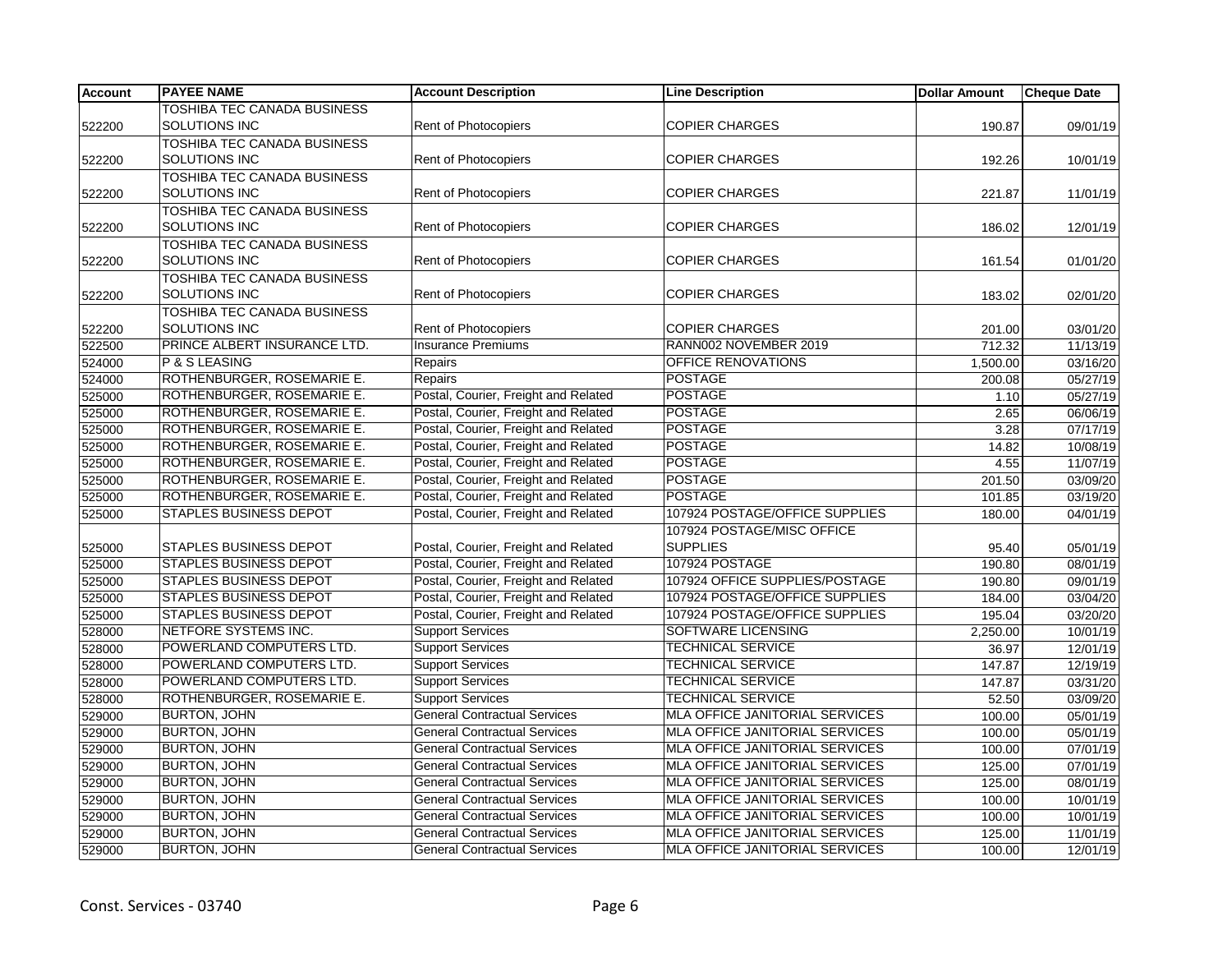| Account | <b>PAYEE NAME</b>              | <b>Account Description</b>              | <b>Line Description</b>               | <b>Dollar Amount</b> | <b>Cheque Date</b> |
|---------|--------------------------------|-----------------------------------------|---------------------------------------|----------------------|--------------------|
| 529000  | <b>BURTON, JOHN</b>            | <b>General Contractual Services</b>     | <b>MLA OFFICE JANITORIAL SERVICES</b> | 100.00               | 02/01/20           |
| 529000  | <b>BURTON, JOHN</b>            | <b>General Contractual Services</b>     | MLA OFFICE JANITORIAL SERVICES        | 100.00               | 03/01/20           |
| 529000  | <b>BURTON, JOHN</b>            | <b>General Contractual Services</b>     | <b>MLA OFFICE JANITORIAL SERVICES</b> | 125.00               | 03/01/20           |
| 529000  | MILLER, DAVID HOWARD           | General Contractual Services            | <b>MAINTENANCE</b>                    | 50.00                | 05/01/19           |
| 530000  | <b>PUETZ ENTERPRISES LTD</b>   | <b>Communications Development Costs</b> | <b>ADVERTISING PRINT FEE</b>          | 33.57                | 08/01/19           |
|         | ABORIGINAL CONSULTING SERVICES |                                         |                                       |                      |                    |
| 530500  | (ACS)                          | Media Placement                         | <b>ADVERTISING</b>                    | 35.38                | 07/01/19           |
|         | ACS ABORIGINAL CONSULTING      |                                         |                                       |                      |                    |
| 530500  | <b>SERVICES</b>                | Media Placement                         | <b>ADVERTISING</b>                    | 153.85               | 01/01/20           |
| 530500  | ALLIED PRINTERS & PROMOTIONS   | Media Placement                         | <b>ADVERTISING</b>                    | 49.38                | 10/01/19           |
| 530500  | FOLIOJUMPLINE PUBLISHING INC.  | Media Placement                         | <b>ADVERTISING</b>                    | 50.00                | 05/01/19           |
| 530500  | FOLIOJUMPLINE PUBLISHING INC.  | Media Placement                         | <b>ADVERTISING</b>                    | 50.00                | 05/01/19           |
| 530500  | FOLIOJUMPLINE PUBLISHING INC.  | Media Placement                         | <b>ADVERTISING</b>                    | 100.00               | 05/01/19           |
| 530500  | FOLIOJUMPLINE PUBLISHING INC.  | Media Placement                         | <b>ADVERTISING</b>                    | 50.00                | 05/01/19           |
| 530500  | FOLIOJUMPLINE PUBLISHING INC.  | <b>Media Placement</b>                  | <b>ADVERTISING</b>                    | 50.00                | 05/11/19           |
| 530500  | FOLIOJUMPLINE PUBLISHING INC.  | Media Placement                         | <b>ADVERTISING</b>                    | 250.00               | 05/18/19           |
| 530500  | FOLIOJUMPLINE PUBLISHING INC.  | Media Placement                         | <b>ADVERTISING</b>                    | 50.00                | 06/01/19           |
| 530500  | FOLIOJUMPLINE PUBLISHING INC.  | Media Placement                         | <b>ADVERTISING</b>                    | 50.00                | 07/01/19           |
| 530500  | FOLIOJUMPLINE PUBLISHING INC.  | Media Placement                         | <b>ADVERTISING</b>                    | 50.00                | 07/01/19           |
| 530500  | FOLIOJUMPLINE PUBLISHING INC.  | <b>Media Placement</b>                  | <b>ADVERTISING</b>                    | 50.00                | 07/01/19           |
| 530500  | FOLIOJUMPLINE PUBLISHING INC.  | Media Placement                         | <b>ADVERTISING</b>                    | 50.00                | 08/01/19           |
| 530500  | FOLIOJUMPLINE PUBLISHING INC.  | Media Placement                         | <b>ADVERTISING</b>                    | 300.00               | 08/01/19           |
| 530500  | FOLIOJUMPLINE PUBLISHING INC.  | Media Placement                         | <b>ADVERTISING</b>                    | 50.00                | 08/01/19           |
| 530500  | FOLIOJUMPLINE PUBLISHING INC.  | <b>Media Placement</b>                  | <b>ADVERTISING</b>                    | 50.00                | 08/01/19           |
| 530500  | FOLIOJUMPLINE PUBLISHING INC.  | Media Placement                         | <b>ADVERTISING</b>                    | 50.00                | 08/01/19           |
| 530500  | FOLIOJUMPLINE PUBLISHING INC.  | Media Placement                         | <b>ADVERTISING</b>                    | 50.00                | 08/01/19           |
| 530500  | FOLIOJUMPLINE PUBLISHING INC.  | Media Placement                         | <b>ADVERTISING</b>                    | 50.00                | 08/01/19           |
| 530500  | FOLIOJUMPLINE PUBLISHING INC.  | Media Placement                         | <b>ADVERTISING</b>                    | 50.00                | 08/10/19           |
| 530500  | FOLIOJUMPLINE PUBLISHING INC.  | Media Placement                         | <b>ADVERTISING</b>                    | 50.00                | 08/17/19           |
| 530500  | FOLIOJUMPLINE PUBLISHING INC.  | Media Placement                         | <b>ADVERTISING</b>                    | 50.00                | 09/01/19           |
| 530500  | FOLIOJUMPLINE PUBLISHING INC.  | Media Placement                         | <b>ADVERTISING</b>                    | 50.00                | 09/01/19           |
| 530500  | FOLIOJUMPLINE PUBLISHING INC.  | Media Placement                         | <b>ADVERTISING</b>                    | 50.00                | 10/01/19           |
| 530500  | FOLIOJUMPLINE PUBLISHING INC.  | Media Placement                         | <b>ADVERTISING</b>                    | 50.00                | 10/01/19           |
| 530500  | FOLIOJUMPLINE PUBLISHING INC.  | Media Placement                         | <b>ADVERTISING</b>                    | 50.00                | 10/01/19           |
| 530500  | FOLIOJUMPLINE PUBLISHING INC.  | Media Placement                         | <b>ADVERTISING</b>                    | 50.00                | 10/01/19           |
| 530500  | FOLIOJUMPLINE PUBLISHING INC.  | Media Placement                         | <b>ADVERTISING</b>                    | 50.00                | 10/05/19           |
| 530500  | FOLIOJUMPLINE PUBLISHING INC.  | Media Placement                         | <b>ADVERTISING</b>                    | 50.00                | 10/12/19           |
| 530500  | FOLIOJUMPLINE PUBLISHING INC.  | Media Placement                         | <b>ADVERTISING</b>                    | 50.00                | 10/19/19           |
| 530500  | FOLIOJUMPLINE PUBLISHING INC.  | Media Placement                         | <b>ADVERTISING</b>                    | 50.00                | 11/01/19           |
| 530500  | FOLIOJUMPLINE PUBLISHING INC.  | Media Placement                         | <b>ADVERTISING</b>                    | 50.00                | 11/01/19           |
| 530500  | FOLIOJUMPLINE PUBLISHING INC.  | Media Placement                         | <b>ADVERTISING</b>                    | 50.00                | 11/09/19           |
| 530500  | FOLIOJUMPLINE PUBLISHING INC.  | Media Placement                         | <b>ADVERTISING</b>                    | 50.00                | 11/16/19           |
| 530500  | FOLIOJUMPLINE PUBLISHING INC.  | Media Placement                         | <b>ADVERTISING</b>                    | 50.00                | 12/01/19           |
| 530500  | FOLIOJUMPLINE PUBLISHING INC.  | Media Placement                         | <b>ADVERTISING</b>                    | 125.00               | 12/07/19           |
| 530500  | FOLIOJUMPLINE PUBLISHING INC.  | Media Placement                         | <b>ADVERTISING</b>                    | 50.00                | 12/14/19           |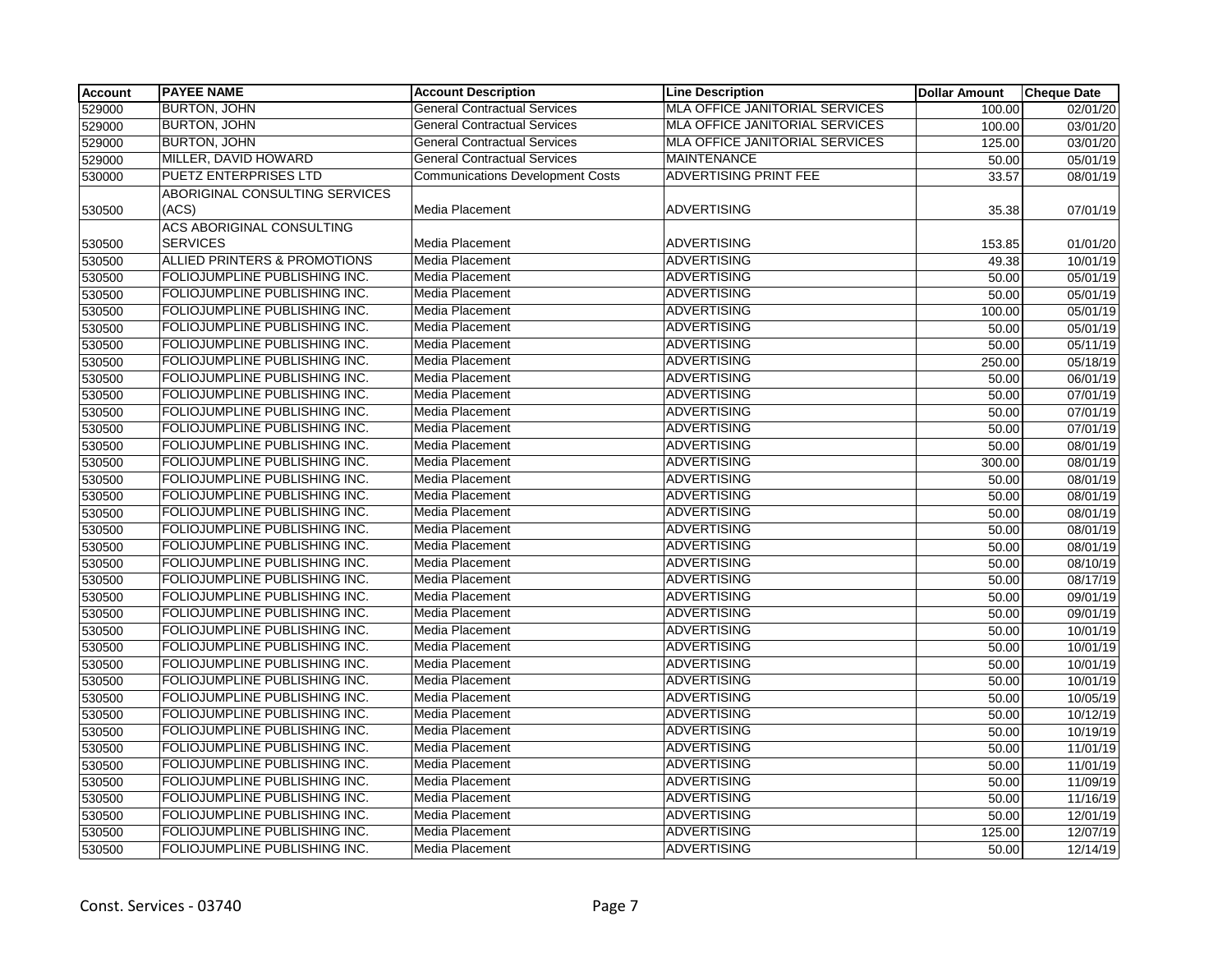| <b>Account</b> | <b>PAYEE NAME</b>                    | <b>Account Description</b> | <b>Line Description</b> | <b>Dollar Amount</b> | <b>Cheque Date</b>    |
|----------------|--------------------------------------|----------------------------|-------------------------|----------------------|-----------------------|
| 530500         | FOLIOJUMPLINE PUBLISHING INC.        | Media Placement            | <b>ADVERTISING</b>      | 100.00               | 01/01/20              |
| 530500         | FOLIOJUMPLINE PUBLISHING INC.        | Media Placement            | <b>ADVERTISING</b>      | 50.00                | 02/01/20              |
| 530500         | FOLIOJUMPLINE PUBLISHING INC.        | Media Placement            | <b>ADVERTISING</b>      | 50.00                | 02/01/20              |
| 530500         | FOLIOJUMPLINE PUBLISHING INC.        | Media Placement            | <b>ADVERTISING</b>      | 50.00                | $\overline{02/01}/20$ |
| 530500         | FOLIOJUMPLINE PUBLISHING INC.        | Media Placement            | <b>ADVERTISING</b>      | 50.00                | 02/01/20              |
| 530500         | FOLIOJUMPLINE PUBLISHING INC.        | Media Placement            | <b>ADVERTISING</b>      | 50.00                | 02/01/20              |
| 530500         | FOLIOJUMPLINE PUBLISHING INC.        | Media Placement            | <b>ADVERTISING</b>      | 50.00                | 02/01/20              |
| 530500         | FOLIOJUMPLINE PUBLISHING INC.        | Media Placement            | <b>ADVERTISING</b>      | 50.00                | 03/01/20              |
| 530500         | FOLIOJUMPLINE PUBLISHING INC.        | Media Placement            | <b>ADVERTISING</b>      | 125.00               | 03/01/20              |
| 530500         | FOLIOJUMPLINE PUBLISHING INC.        | Media Placement            | <b>ADVERTISING</b>      | 50.00                | 03/07/20              |
| 530500         | FOLIOJUMPLINE PUBLISHING INC.        | Media Placement            | <b>ADVERTISING</b>      | 250.00               | 03/14/20              |
| 530500         | FOLIOJUMPLINE PUBLISHING INC.        | Media Placement            | <b>ADVERTISING</b>      | 50.00                | 03/21/20              |
| 530500         | FOLIOJUMPLINE PUBLISHING INC.        | <b>Media Placement</b>     | <b>ADVERTISING</b>      | 300.00               | 03/31/20              |
| 530500         | JAZZ MANAGEMENT LTD.                 | Media Placement            | <b>ADVERTISING</b>      | 41.67                | $\overline{04/01/19}$ |
| 530500         | <b>JAZZ MANAGEMENT LTD.</b>          | Media Placement            | <b>ADVERTISING</b>      | 41.67                | 05/01/19              |
| 530500         | JAZZ MANAGEMENT LTD.                 | Media Placement            | <b>ADVERTISING</b>      | 41.67                | 06/01/19              |
| 530500         | JAZZ MANAGEMENT LTD.                 | Media Placement            | <b>ADVERTISING</b>      | 41.67                | 07/01/19              |
| 530500         | JAZZ MANAGEMENT LTD.                 | Media Placement            | <b>ADVERTISING</b>      | 41.67                | 08/01/19              |
| 530500         | JAZZ MANAGEMENT LTD.                 | Media Placement            | <b>ADVERTISING</b>      | 41.67                | 09/01/19              |
| 530500         | JAZZ MANAGEMENT LTD.                 | Media Placement            | <b>ADVERTISING</b>      | 41.67                | 10/01/19              |
| 530500         | JAZZ MANAGEMENT LTD.                 | Media Placement            | <b>ADVERTISING</b>      | 41.67                | 11/01/19              |
| 530500         | JAZZ MANAGEMENT LTD.                 | Media Placement            | <b>ADVERTISING</b>      | 41.67                | 12/31/19              |
| 530500         | JAZZ MANAGEMENT LTD.                 | <b>Media Placement</b>     | <b>ADVERTISING</b>      | 41.67                | 02/01/20              |
| 530500         | JAZZ MANAGEMENT LTD.                 | Media Placement            | <b>ADVERTISING</b>      | 41.67                | 03/01/20              |
| 530500         | JAZZ MANAGEMENT LTD.                 | Media Placement            | <b>ADVERTISING</b>      | 41.67                | 03/01/20              |
| 530500         | JIM PATTISON BROADCAST GROUP         | Media Placement            | <b>ADVERTISING</b>      | 500.00               | 01/01/20              |
| 530500         | <b>MADD MESSAGE</b>                  | Media Placement            | <b>ADVERTISING</b>      | 50.00                | 11/01/19              |
| 530500         | <b>MINTO REC CENTRE &amp; LOUNGE</b> | Media Placement            | <b>ADVERTISING</b>      | 300.00               | 08/15/19              |
| 530500         | MISSINIPI BROADCASTING CORP.         | Media Placement            | <b>ADVERTISING</b>      | 253.00               | 05/01/19              |
| 530500         | MISSINIPI BROADCASTING CORP.         | Media Placement            | <b>ADVERTISING</b>      | 253.00               | 07/01/19              |
| 530500         | MISSINIPI BROADCASTING CORP.         | Media Placement            | <b>ADVERTISING</b>      | 253.00               | 07/01/19              |
| 530500         | MISSINIPI BROADCASTING CORP.         | Media Placement            | <b>ADVERTISING</b>      | 283.25               | $\overline{07/01/19}$ |
| 530500         | MISSINIPI BROADCASTING CORP.         | Media Placement            | <b>ADVERTISING</b>      | 250.00               | 10/01/19              |
| 530500         | MISSINIPI BROADCASTING CORP.         | <b>Media Placement</b>     | <b>ADVERTISING</b>      | 250.00               | 01/01/20              |
| 530500         | MISSINIPI BROADCASTING CORP.         | Media Placement            | <b>ADVERTISING</b>      | 176.40               | 03/01/20              |
| 530500         | MISSINIPI BROADCASTING CORP.         | Media Placement            | <b>ADVERTISING</b>      | 173.00               | 03/01/20              |
| 530500         | <b>NOW COMMUNICATIONS</b>            | Media Placement            | <b>ADVERTISING</b>      | 8,500.00             | 03/31/20              |
| 530500         | P.A. SHOPPER (ADGRAPHICS LTD.)       | Media Placement            | <b>ADVERTISING</b>      | 100.00               | 05/01/19              |
| 530500         | P.A. SHOPPER (ADGRAPHICS LTD.)       | Media Placement            | <b>ADVERTISING</b>      | 1,059.00             | 05/04/19              |
| 530500         | P.A. SHOPPER (ADGRAPHICS LTD.)       | Media Placement            | <b>ADVERTISING</b>      | 100.00               | 05/08/19              |
| 530500         | P.A. SHOPPER (ADGRAPHICS LTD.)       | Media Placement            | <b>ADVERTISING</b>      | 100.00               | 05/15/19              |
| 530500         | P.A. SHOPPER (ADGRAPHICS LTD.)       | Media Placement            | <b>ADVERTISING</b>      | 99.67                | 07/01/19              |
| 530500         | P.A. SHOPPER (ADGRAPHICS LTD.)       | Media Placement            | <b>ADVERTISING</b>      | 76.00                | 07/01/19              |
| 530500         | P.A. SHOPPER (ADGRAPHICS LTD.)       | Media Placement            | <b>ADVERTISING</b>      | 152.00               | 07/01/19              |
| 530500         | P.A. SHOPPER (ADGRAPHICS LTD.)       | Media Placement            | <b>ADVERTISING</b>      | 100.00               | 08/01/19              |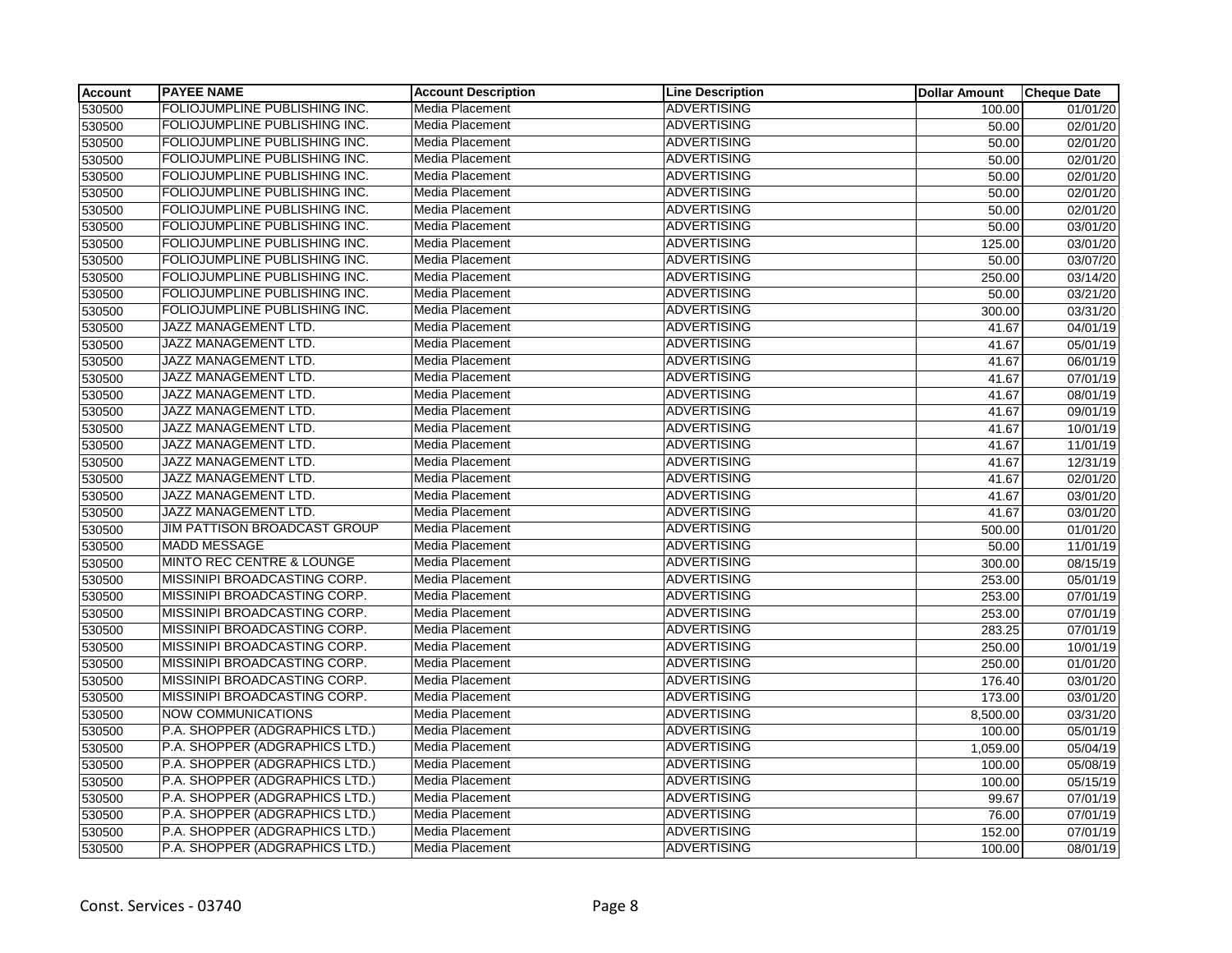| <b>Account</b> | <b>PAYEE NAME</b>                                | <b>Account Description</b> | <b>Line Description</b>             | <b>Dollar Amount</b> | <b>Cheque Date</b> |
|----------------|--------------------------------------------------|----------------------------|-------------------------------------|----------------------|--------------------|
| 530500         | P.A. SHOPPER (ADGRAPHICS LTD.)                   | Media Placement            | <b>ADVERTISING</b>                  | 99.66                | 08/14/19           |
| 530500         | P.A. SHOPPER (ADGRAPHICS LTD.)                   | <b>Media Placement</b>     | <b>ADVERTISING</b>                  | 76.00                | 10/16/19           |
| 530500         | P.A. SHOPPER (ADGRAPHICS LTD.)                   | Media Placement            | <b>ADVERTISING</b>                  | 76.00                | 11/06/19           |
| 530500         | P.A. SHOPPER (ADGRAPHICS LTD.)                   | <b>Media Placement</b>     | <b>ADVERTISING</b>                  | 76.00                | 02/01/20           |
| 530500         | P.A. SHOPPER (ADGRAPHICS LTD.)                   | Media Placement            | <b>ADVERTISING</b>                  | 197.12               | 03/11/20           |
| 530500         | POSTMEDIA NETWORK INC.                           | Media Placement            | <b>ADVERTISING</b>                  | 80.54                | 08/01/19           |
| 530500         | POSTMEDIA NETWORK INC.                           | <b>Media Placement</b>     | <b>ADVERTISING</b>                  | 12.50                | 02/01/20           |
| 530500         | PRINCE ALBERT COMMUNITY PLAYERS                  | Media Placement            | <b>ADVERTISING</b>                  | 50.00                | 05/01/19           |
| 530500         | PRINCE ALBERT COUNCIL OF WOMEN                   | <b>Media Placement</b>     | <b>ADVERTISING</b>                  | 100.00               | 03/10/20           |
| 530500         | PRINCE ALBERT EXHIBITION INC.                    | Media Placement            | <b>ADVERTISING</b>                  | 100.00               | 07/01/19           |
|                | PRINCE ALBERT GOLF & CURLING CLUB                |                            |                                     |                      |                    |
| 530500         | INC.                                             | Media Placement            | <b>ADVERTISING</b>                  | 400.00               | 02/01/20           |
|                |                                                  |                            |                                     |                      |                    |
| 530500         | PRINCE ALBERT TITANS HOCKEY CLUB                 | Media Placement            | <b>ADVERTISING</b>                  | 250.00               | 10/01/19           |
| 530500         | PUETZ ENTERPRISES LTD                            | Media Placement            | <b>ADVERTISING</b>                  | 400.00               | 04/01/19           |
| 530500         | <b>PUETZ ENTERPRISES LTD</b>                     | Media Placement            | <b>ADVERTISING</b>                  | 400.00               | 05/01/19           |
| 530500         | PUETZ ENTERPRISES LTD                            | Media Placement            | <b>ADVERTISING</b>                  | 400.00               | 06/01/19           |
| 530500         | PUETZ ENTERPRISES LTD                            | Media Placement            | <b>ADVERTISING</b>                  | 128.50               | 06/01/19           |
| 530500         | PUETZ ENTERPRISES LTD                            | Media Placement            | <b>ADVERTISING</b>                  | 400.00               | 07/02/19           |
| 530500         | <b>PUETZ ENTERPRISES LTD</b>                     | Media Placement            | <b>ADVERTISING</b>                  | 66.67                | 07/02/19           |
| 530500         | <b>PUETZ ENTERPRISES LTD</b>                     | Media Placement            | <b>ADVERTISING</b>                  | 400.00               | 08/01/19           |
| 530500         | PUETZ ENTERPRISES LTD                            | Media Placement            | <b>ADVERTISING</b>                  | 66.67                | 08/01/19           |
| 530500         | PUETZ ENTERPRISES LTD                            | Media Placement            | <b>ADVERTISING</b>                  | 400.00               | 09/01/19           |
| 530500         | PUETZ ENTERPRISES LTD                            | <b>Media Placement</b>     | <b>ADVERTISING</b>                  | 66.67                | 09/01/19           |
| 530500         | <b>PUETZ ENTERPRISES LTD</b>                     | Media Placement            | <b>ADVERTISING</b>                  | 66.67                | 10/01/19           |
| 530500         | <b>PUETZ ENTERPRISES LTD</b>                     | Media Placement            | <b>ADVERTISING</b>                  | 400.00               | 10/01/19           |
| 530500         | PUETZ ENTERPRISES LTD                            | Media Placement            | <b>ADVERTISING</b>                  | 66.66                | 10/27/19           |
| 530500         | PUETZ ENTERPRISES LTD                            | <b>Media Placement</b>     | <b>ADVERTISING</b>                  | 400.00               | 10/27/19           |
| 530500         | PUETZ ENTERPRISES LTD                            | Media Placement            | <b>ADVERTISING</b>                  | 400.00               | 11/24/19           |
| 530500         | PUETZ ENTERPRISES LTD                            | Media Placement            | <b>ADVERTISING</b>                  | 66.67                | 11/27/19           |
| 530500         | PUETZ ENTERPRISES LTD                            | Media Placement            | <b>ADVERTISING</b>                  | 400.00               | 12/31/19           |
| 530500         | PUETZ ENTERPRISES LTD                            | Media Placement            | <b>ADVERTISING</b>                  | 66.67                | 12/31/19           |
| 530500         | <b>PUETZ ENTERPRISES LTD</b>                     | Media Placement            | <b>ADVERTISING</b>                  | 66.67                | 02/01/20           |
| 530500         | PUETZ ENTERPRISES LTD                            | Media Placement            | <b>ADVERTISING</b>                  | 400.00               | 02/01/20           |
| 530500         | <b>PUETZ ENTERPRISES LTD</b>                     | Media Placement            | <b>ADVERTISING</b>                  | 400.00               | 03/02/20           |
| 530500         | <b>PUETZ ENTERPRISES LTD</b>                     | Media Placement            | <b>ADVERTISING</b>                  | 66.67                | 03/02/20           |
| 530500         | ROTHENBURGER, ROSEMARIE E.                       | Media Placement            | <b>ADVERTISING</b>                  | 299.00               | 03/01/20           |
| 530500         | SUDDENLY SASKATCHEWAN MAGAZINE   Media Placement |                            | <b>ADVERTISING</b>                  | 30.00                | 05/01/19           |
| 530800         | <b>STAPLES BUSINESS DEPOT</b>                    | Publications               | <b>NEWSLETTERS</b>                  | 2,478.70             | 07/05/19           |
| 530900         | <b>CAMPBELL PRINTING LTD.</b>                    | Promotional Items          | <b>CHRISTMAS CARDS</b>              | 222.00               | 11/21/19           |
| 530900         | <b>RANCOURT, NICOLE</b>                          | Promotional Items          | REIMB: FLORAL ARRANGEMENT           | 56.59                | 11/23/19           |
| 530900         | RANCOURT, NICOLE                                 | Promotional Items          | <b>REIMB: OFFICE SUPPLIES/CARDS</b> | 15.54                | 02/01/20           |
| 530900         | ROTHENBURGER, ROSEMARIE E.                       | <b>Promotional Items</b>   | <b>GREETING CARDS</b>               | 8.88                 | 07/17/19           |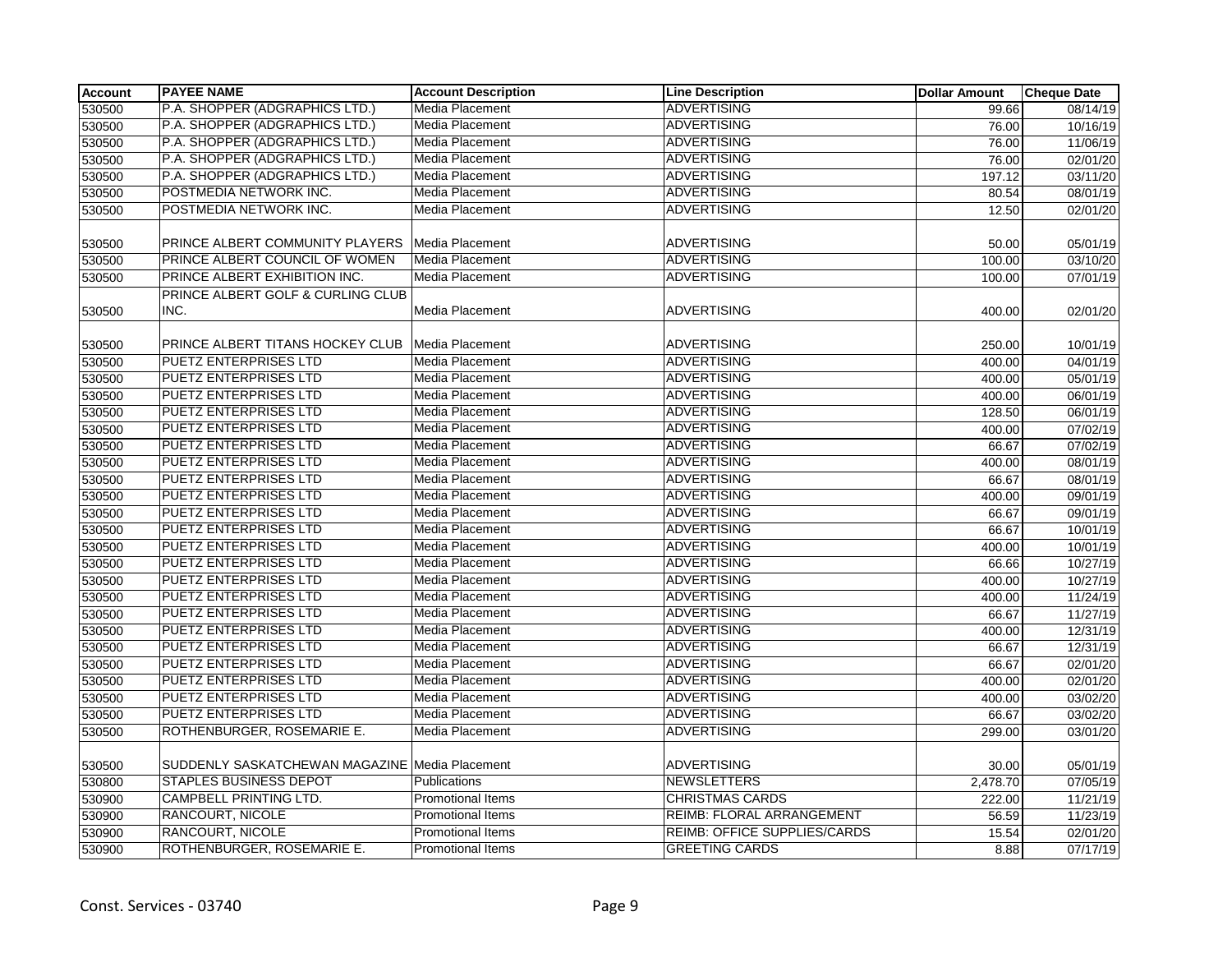| 530900<br>ROTHENBURGER, ROSEMARIE E.<br>FLORAL ARRANGEMENT<br><b>Promotional Items</b><br>137.82<br>10/08/19<br><b>Promotional Items</b><br><b>FLORAL ARRANGEMENT</b><br>ROTHENBURGER, ROSEMARIE E.<br>530900<br>55.50<br>11/07/19<br>ROTHENBURGER, ROSEMARIE E.<br>Promotional Items<br>FLORAL ARRANGEMENT<br>530900<br>03/09/20<br>218.11<br>ROTHENBURGER, ROSEMARIE E.<br><b>Promotional Items</b><br><b>FLORAL ARRANGEMENT</b><br>530900<br>88.79<br>03/19/20<br>FLORAL ARRANGEMENT<br>530900<br>SCENTIMENTS FLORAL LTD.<br><b>Promotional Items</b><br>37.10<br>05/01/19<br>530900<br>SCENTIMENTS FLORAL LTD.<br>Promotional Items<br>FLORAL ARRANGEMENT<br>73.60<br>05/01/19<br><b>SCENTIMENTS FLORAL LTD.</b><br><b>Promotional Items</b><br><b>FLORAL ARRANGEMENT</b><br>530900<br>78.90<br>05/01/19<br>SCENTIMENTS FLORAL LTD.<br><b>FLORAL ARRANGEMENT</b><br>530900<br><b>Promotional Items</b><br>53.00<br>06/01/19<br>SCENTIMENTS FLORAL LTD.<br><b>FLORAL ARRANGEMENT</b><br>530900<br><b>Promotional Items</b><br>10/01/19<br>68.30<br><b>STAPLES BUSINESS DEPOT</b><br>Promotional Items<br><b>CALENDARS</b><br>530900<br>2,701.53<br>12/05/19<br>ROTHENBURGER, ROSEMARIE E.<br>C.A. TRAVEL APRIL 15/16, 2019<br>542000<br>Travel<br>372.78<br>05/01/19<br>C.A. TRAVEL APRIL 29 - MAY 10, 2019<br>ROTHENBURGER, ROSEMARIE E.<br>Travel<br>05/10/19<br>542000<br>670.17<br>ROTHENBURGER, ROSEMARIE E.<br>C.A. TRAVEL JUNE 3 - 6, 2019<br>542000<br>Travel<br>06/06/19<br>484.39<br>ROTHENBURGER, ROSEMARIE E.<br>C.A. TRAVEL JUNE 12 & 18, 2019<br>Travel<br>542000<br>280.78<br>07/01/19<br>ROTHENBURGER, ROSEMARIE E.<br>C.A. TRAVEL JULY 11, 2019<br>542000<br>Travel<br>215.40<br>07/11/19<br>ROTHENBURGER, ROSEMARIE E.<br>C.A. TRAVEL AUGUST 7 & 13, 2019<br>542000<br>Travel<br>441.63<br>08/07/19<br>542000<br>ROTHENBURGER, ROSEMARIE E.<br>Travel<br>C.A. TRAVEL AUGUST 16 & 30, 2019<br>61.50<br>08/29/19<br>ROTHENBURGER, ROSEMARIE E.<br>Travel<br><b>C.A. TRAVEL</b><br>10/08/19<br>542000<br>553.65<br>ROTHENBURGER, ROSEMARIE E.<br>C.A. TRAVEL OCTOBER 16 - 17, 2019<br>542000<br>Travel<br>461.95<br>10/16/19<br>ROTHENBURGER, ROSEMARIE E.<br>C.A. TRAVEL<br>Travel<br>182.11<br>11/07/19<br>542000<br>C.A. TRAVEL SEPTEMBER - OCTOBER<br>ROTHENBURGER, ROSEMARIE E.<br>2019<br>Travel<br>542000<br>1,179.88<br>03/01/20<br>C.A. TRAVEL DECEMBER 2019 - MARCH<br>2020<br>ROTHENBURGER, ROSEMARIE E.<br>Travel<br>542000<br>1,354.92<br>03/01/20 |
|-----------------------------------------------------------------------------------------------------------------------------------------------------------------------------------------------------------------------------------------------------------------------------------------------------------------------------------------------------------------------------------------------------------------------------------------------------------------------------------------------------------------------------------------------------------------------------------------------------------------------------------------------------------------------------------------------------------------------------------------------------------------------------------------------------------------------------------------------------------------------------------------------------------------------------------------------------------------------------------------------------------------------------------------------------------------------------------------------------------------------------------------------------------------------------------------------------------------------------------------------------------------------------------------------------------------------------------------------------------------------------------------------------------------------------------------------------------------------------------------------------------------------------------------------------------------------------------------------------------------------------------------------------------------------------------------------------------------------------------------------------------------------------------------------------------------------------------------------------------------------------------------------------------------------------------------------------------------------------------------------------------------------------------------------------------------------------------------------------------------------------------------------------------------------------------------------------------------------------------------------------------------------------------------------------------------------------------------------------------------------------------------------------------------------------------------------------------------------------------|
|                                                                                                                                                                                                                                                                                                                                                                                                                                                                                                                                                                                                                                                                                                                                                                                                                                                                                                                                                                                                                                                                                                                                                                                                                                                                                                                                                                                                                                                                                                                                                                                                                                                                                                                                                                                                                                                                                                                                                                                                                                                                                                                                                                                                                                                                                                                                                                                                                                                                                   |
|                                                                                                                                                                                                                                                                                                                                                                                                                                                                                                                                                                                                                                                                                                                                                                                                                                                                                                                                                                                                                                                                                                                                                                                                                                                                                                                                                                                                                                                                                                                                                                                                                                                                                                                                                                                                                                                                                                                                                                                                                                                                                                                                                                                                                                                                                                                                                                                                                                                                                   |
|                                                                                                                                                                                                                                                                                                                                                                                                                                                                                                                                                                                                                                                                                                                                                                                                                                                                                                                                                                                                                                                                                                                                                                                                                                                                                                                                                                                                                                                                                                                                                                                                                                                                                                                                                                                                                                                                                                                                                                                                                                                                                                                                                                                                                                                                                                                                                                                                                                                                                   |
|                                                                                                                                                                                                                                                                                                                                                                                                                                                                                                                                                                                                                                                                                                                                                                                                                                                                                                                                                                                                                                                                                                                                                                                                                                                                                                                                                                                                                                                                                                                                                                                                                                                                                                                                                                                                                                                                                                                                                                                                                                                                                                                                                                                                                                                                                                                                                                                                                                                                                   |
|                                                                                                                                                                                                                                                                                                                                                                                                                                                                                                                                                                                                                                                                                                                                                                                                                                                                                                                                                                                                                                                                                                                                                                                                                                                                                                                                                                                                                                                                                                                                                                                                                                                                                                                                                                                                                                                                                                                                                                                                                                                                                                                                                                                                                                                                                                                                                                                                                                                                                   |
|                                                                                                                                                                                                                                                                                                                                                                                                                                                                                                                                                                                                                                                                                                                                                                                                                                                                                                                                                                                                                                                                                                                                                                                                                                                                                                                                                                                                                                                                                                                                                                                                                                                                                                                                                                                                                                                                                                                                                                                                                                                                                                                                                                                                                                                                                                                                                                                                                                                                                   |
|                                                                                                                                                                                                                                                                                                                                                                                                                                                                                                                                                                                                                                                                                                                                                                                                                                                                                                                                                                                                                                                                                                                                                                                                                                                                                                                                                                                                                                                                                                                                                                                                                                                                                                                                                                                                                                                                                                                                                                                                                                                                                                                                                                                                                                                                                                                                                                                                                                                                                   |
|                                                                                                                                                                                                                                                                                                                                                                                                                                                                                                                                                                                                                                                                                                                                                                                                                                                                                                                                                                                                                                                                                                                                                                                                                                                                                                                                                                                                                                                                                                                                                                                                                                                                                                                                                                                                                                                                                                                                                                                                                                                                                                                                                                                                                                                                                                                                                                                                                                                                                   |
|                                                                                                                                                                                                                                                                                                                                                                                                                                                                                                                                                                                                                                                                                                                                                                                                                                                                                                                                                                                                                                                                                                                                                                                                                                                                                                                                                                                                                                                                                                                                                                                                                                                                                                                                                                                                                                                                                                                                                                                                                                                                                                                                                                                                                                                                                                                                                                                                                                                                                   |
|                                                                                                                                                                                                                                                                                                                                                                                                                                                                                                                                                                                                                                                                                                                                                                                                                                                                                                                                                                                                                                                                                                                                                                                                                                                                                                                                                                                                                                                                                                                                                                                                                                                                                                                                                                                                                                                                                                                                                                                                                                                                                                                                                                                                                                                                                                                                                                                                                                                                                   |
|                                                                                                                                                                                                                                                                                                                                                                                                                                                                                                                                                                                                                                                                                                                                                                                                                                                                                                                                                                                                                                                                                                                                                                                                                                                                                                                                                                                                                                                                                                                                                                                                                                                                                                                                                                                                                                                                                                                                                                                                                                                                                                                                                                                                                                                                                                                                                                                                                                                                                   |
|                                                                                                                                                                                                                                                                                                                                                                                                                                                                                                                                                                                                                                                                                                                                                                                                                                                                                                                                                                                                                                                                                                                                                                                                                                                                                                                                                                                                                                                                                                                                                                                                                                                                                                                                                                                                                                                                                                                                                                                                                                                                                                                                                                                                                                                                                                                                                                                                                                                                                   |
|                                                                                                                                                                                                                                                                                                                                                                                                                                                                                                                                                                                                                                                                                                                                                                                                                                                                                                                                                                                                                                                                                                                                                                                                                                                                                                                                                                                                                                                                                                                                                                                                                                                                                                                                                                                                                                                                                                                                                                                                                                                                                                                                                                                                                                                                                                                                                                                                                                                                                   |
|                                                                                                                                                                                                                                                                                                                                                                                                                                                                                                                                                                                                                                                                                                                                                                                                                                                                                                                                                                                                                                                                                                                                                                                                                                                                                                                                                                                                                                                                                                                                                                                                                                                                                                                                                                                                                                                                                                                                                                                                                                                                                                                                                                                                                                                                                                                                                                                                                                                                                   |
|                                                                                                                                                                                                                                                                                                                                                                                                                                                                                                                                                                                                                                                                                                                                                                                                                                                                                                                                                                                                                                                                                                                                                                                                                                                                                                                                                                                                                                                                                                                                                                                                                                                                                                                                                                                                                                                                                                                                                                                                                                                                                                                                                                                                                                                                                                                                                                                                                                                                                   |
|                                                                                                                                                                                                                                                                                                                                                                                                                                                                                                                                                                                                                                                                                                                                                                                                                                                                                                                                                                                                                                                                                                                                                                                                                                                                                                                                                                                                                                                                                                                                                                                                                                                                                                                                                                                                                                                                                                                                                                                                                                                                                                                                                                                                                                                                                                                                                                                                                                                                                   |
|                                                                                                                                                                                                                                                                                                                                                                                                                                                                                                                                                                                                                                                                                                                                                                                                                                                                                                                                                                                                                                                                                                                                                                                                                                                                                                                                                                                                                                                                                                                                                                                                                                                                                                                                                                                                                                                                                                                                                                                                                                                                                                                                                                                                                                                                                                                                                                                                                                                                                   |
|                                                                                                                                                                                                                                                                                                                                                                                                                                                                                                                                                                                                                                                                                                                                                                                                                                                                                                                                                                                                                                                                                                                                                                                                                                                                                                                                                                                                                                                                                                                                                                                                                                                                                                                                                                                                                                                                                                                                                                                                                                                                                                                                                                                                                                                                                                                                                                                                                                                                                   |
|                                                                                                                                                                                                                                                                                                                                                                                                                                                                                                                                                                                                                                                                                                                                                                                                                                                                                                                                                                                                                                                                                                                                                                                                                                                                                                                                                                                                                                                                                                                                                                                                                                                                                                                                                                                                                                                                                                                                                                                                                                                                                                                                                                                                                                                                                                                                                                                                                                                                                   |
|                                                                                                                                                                                                                                                                                                                                                                                                                                                                                                                                                                                                                                                                                                                                                                                                                                                                                                                                                                                                                                                                                                                                                                                                                                                                                                                                                                                                                                                                                                                                                                                                                                                                                                                                                                                                                                                                                                                                                                                                                                                                                                                                                                                                                                                                                                                                                                                                                                                                                   |
|                                                                                                                                                                                                                                                                                                                                                                                                                                                                                                                                                                                                                                                                                                                                                                                                                                                                                                                                                                                                                                                                                                                                                                                                                                                                                                                                                                                                                                                                                                                                                                                                                                                                                                                                                                                                                                                                                                                                                                                                                                                                                                                                                                                                                                                                                                                                                                                                                                                                                   |
|                                                                                                                                                                                                                                                                                                                                                                                                                                                                                                                                                                                                                                                                                                                                                                                                                                                                                                                                                                                                                                                                                                                                                                                                                                                                                                                                                                                                                                                                                                                                                                                                                                                                                                                                                                                                                                                                                                                                                                                                                                                                                                                                                                                                                                                                                                                                                                                                                                                                                   |
|                                                                                                                                                                                                                                                                                                                                                                                                                                                                                                                                                                                                                                                                                                                                                                                                                                                                                                                                                                                                                                                                                                                                                                                                                                                                                                                                                                                                                                                                                                                                                                                                                                                                                                                                                                                                                                                                                                                                                                                                                                                                                                                                                                                                                                                                                                                                                                                                                                                                                   |
|                                                                                                                                                                                                                                                                                                                                                                                                                                                                                                                                                                                                                                                                                                                                                                                                                                                                                                                                                                                                                                                                                                                                                                                                                                                                                                                                                                                                                                                                                                                                                                                                                                                                                                                                                                                                                                                                                                                                                                                                                                                                                                                                                                                                                                                                                                                                                                                                                                                                                   |
|                                                                                                                                                                                                                                                                                                                                                                                                                                                                                                                                                                                                                                                                                                                                                                                                                                                                                                                                                                                                                                                                                                                                                                                                                                                                                                                                                                                                                                                                                                                                                                                                                                                                                                                                                                                                                                                                                                                                                                                                                                                                                                                                                                                                                                                                                                                                                                                                                                                                                   |
| ROTHENBURGER, ROSEMARIE E.<br>Travel<br>C.A.TRAVEL<br>542000<br>45.00<br>03/19/20                                                                                                                                                                                                                                                                                                                                                                                                                                                                                                                                                                                                                                                                                                                                                                                                                                                                                                                                                                                                                                                                                                                                                                                                                                                                                                                                                                                                                                                                                                                                                                                                                                                                                                                                                                                                                                                                                                                                                                                                                                                                                                                                                                                                                                                                                                                                                                                                 |
| <b>BUSINESS CARDS</b><br>550100<br>ROTHENBURGER, ROSEMARIE E.<br><b>Printed Forms</b><br>34.57<br>03/09/20                                                                                                                                                                                                                                                                                                                                                                                                                                                                                                                                                                                                                                                                                                                                                                                                                                                                                                                                                                                                                                                                                                                                                                                                                                                                                                                                                                                                                                                                                                                                                                                                                                                                                                                                                                                                                                                                                                                                                                                                                                                                                                                                                                                                                                                                                                                                                                        |
| Books, Mags and Ref Materials<br>SUBSCRIPTION - N. RANCOURT, MLA<br>550200<br>FOLIOJUMPLINE PUBLISHING INC.<br>05/31/19<br>156.24                                                                                                                                                                                                                                                                                                                                                                                                                                                                                                                                                                                                                                                                                                                                                                                                                                                                                                                                                                                                                                                                                                                                                                                                                                                                                                                                                                                                                                                                                                                                                                                                                                                                                                                                                                                                                                                                                                                                                                                                                                                                                                                                                                                                                                                                                                                                                 |
| <b>B &amp; P WATER SHOP</b><br><b>Other Material and Supplies</b><br><b>OFFICE SUPPLIES</b><br>10.00<br>04/03/19<br>555000                                                                                                                                                                                                                                                                                                                                                                                                                                                                                                                                                                                                                                                                                                                                                                                                                                                                                                                                                                                                                                                                                                                                                                                                                                                                                                                                                                                                                                                                                                                                                                                                                                                                                                                                                                                                                                                                                                                                                                                                                                                                                                                                                                                                                                                                                                                                                        |
| <b>B &amp; P WATER SHOP</b><br><b>Other Material and Supplies</b><br>OFFICE SUPPLIES<br>10.00<br>07/01/19<br>555000                                                                                                                                                                                                                                                                                                                                                                                                                                                                                                                                                                                                                                                                                                                                                                                                                                                                                                                                                                                                                                                                                                                                                                                                                                                                                                                                                                                                                                                                                                                                                                                                                                                                                                                                                                                                                                                                                                                                                                                                                                                                                                                                                                                                                                                                                                                                                               |
| <b>B &amp; P WATER SHOP</b><br><b>Other Material and Supplies</b><br>OFFICE SUPPLIES<br>555000<br>10.00<br>10/01/19                                                                                                                                                                                                                                                                                                                                                                                                                                                                                                                                                                                                                                                                                                                                                                                                                                                                                                                                                                                                                                                                                                                                                                                                                                                                                                                                                                                                                                                                                                                                                                                                                                                                                                                                                                                                                                                                                                                                                                                                                                                                                                                                                                                                                                                                                                                                                               |
| <b>B &amp; P WATER SHOP</b><br>Other Material and Supplies<br><b>OFFICE SUPPLIES</b><br>555000<br>10.00<br>01/07/20                                                                                                                                                                                                                                                                                                                                                                                                                                                                                                                                                                                                                                                                                                                                                                                                                                                                                                                                                                                                                                                                                                                                                                                                                                                                                                                                                                                                                                                                                                                                                                                                                                                                                                                                                                                                                                                                                                                                                                                                                                                                                                                                                                                                                                                                                                                                                               |
| <b>B &amp; P WATER SHOP</b><br><b>Other Material and Supplies</b><br><b>OFFICE SUPPLIES</b><br>555000<br>25.00<br>03/13/20                                                                                                                                                                                                                                                                                                                                                                                                                                                                                                                                                                                                                                                                                                                                                                                                                                                                                                                                                                                                                                                                                                                                                                                                                                                                                                                                                                                                                                                                                                                                                                                                                                                                                                                                                                                                                                                                                                                                                                                                                                                                                                                                                                                                                                                                                                                                                        |
| <b>REIMB: OFFICE SUPPLIES</b><br>RANCOURT, NICOLE<br><b>Other Material and Supplies</b><br>555000<br>74.51<br>06/06/19                                                                                                                                                                                                                                                                                                                                                                                                                                                                                                                                                                                                                                                                                                                                                                                                                                                                                                                                                                                                                                                                                                                                                                                                                                                                                                                                                                                                                                                                                                                                                                                                                                                                                                                                                                                                                                                                                                                                                                                                                                                                                                                                                                                                                                                                                                                                                            |
| RANCOURT, NICOLE<br><b>Other Material and Supplies</b><br><b>REIMB: OFFICE SUPPLIES</b><br>555000<br>22.68<br>08/01/19                                                                                                                                                                                                                                                                                                                                                                                                                                                                                                                                                                                                                                                                                                                                                                                                                                                                                                                                                                                                                                                                                                                                                                                                                                                                                                                                                                                                                                                                                                                                                                                                                                                                                                                                                                                                                                                                                                                                                                                                                                                                                                                                                                                                                                                                                                                                                            |
| RANCOURT, NICOLE<br>Other Material and Supplies<br><b>REIMB: OFFICE SUPPLIES</b><br>555000<br>98.66<br>10/08/19                                                                                                                                                                                                                                                                                                                                                                                                                                                                                                                                                                                                                                                                                                                                                                                                                                                                                                                                                                                                                                                                                                                                                                                                                                                                                                                                                                                                                                                                                                                                                                                                                                                                                                                                                                                                                                                                                                                                                                                                                                                                                                                                                                                                                                                                                                                                                                   |
| <b>RANCOURT, NICOLE</b><br><b>Other Material and Supplies</b><br><b>REIMB: OFFICE SUPPLIES</b><br>02/01/20<br>555000<br>167.94                                                                                                                                                                                                                                                                                                                                                                                                                                                                                                                                                                                                                                                                                                                                                                                                                                                                                                                                                                                                                                                                                                                                                                                                                                                                                                                                                                                                                                                                                                                                                                                                                                                                                                                                                                                                                                                                                                                                                                                                                                                                                                                                                                                                                                                                                                                                                    |
| RANCOURT, NICOLE<br><b>Other Material and Supplies</b><br><b>REIMB: OFFICE SUPPLIES</b><br>03/09/20<br>555000<br>176.32                                                                                                                                                                                                                                                                                                                                                                                                                                                                                                                                                                                                                                                                                                                                                                                                                                                                                                                                                                                                                                                                                                                                                                                                                                                                                                                                                                                                                                                                                                                                                                                                                                                                                                                                                                                                                                                                                                                                                                                                                                                                                                                                                                                                                                                                                                                                                           |
| RANCOURT, NICOLE<br>Other Material and Supplies<br><b>REIMB: OFFICE SUPPLIES</b><br>555000<br>20.29<br>03/18/20                                                                                                                                                                                                                                                                                                                                                                                                                                                                                                                                                                                                                                                                                                                                                                                                                                                                                                                                                                                                                                                                                                                                                                                                                                                                                                                                                                                                                                                                                                                                                                                                                                                                                                                                                                                                                                                                                                                                                                                                                                                                                                                                                                                                                                                                                                                                                                   |
| Other Material and Supplies<br>ROTHENBURGER, ROSEMARIE E.<br><b>OFFICE SUPPLIES</b><br>555000<br>117.81<br>05/01/19                                                                                                                                                                                                                                                                                                                                                                                                                                                                                                                                                                                                                                                                                                                                                                                                                                                                                                                                                                                                                                                                                                                                                                                                                                                                                                                                                                                                                                                                                                                                                                                                                                                                                                                                                                                                                                                                                                                                                                                                                                                                                                                                                                                                                                                                                                                                                               |
| Other Material and Supplies<br>ROTHENBURGER, ROSEMARIE E.<br>OFFICE SUPPLIES<br>05/27/19<br>555000<br>20.30                                                                                                                                                                                                                                                                                                                                                                                                                                                                                                                                                                                                                                                                                                                                                                                                                                                                                                                                                                                                                                                                                                                                                                                                                                                                                                                                                                                                                                                                                                                                                                                                                                                                                                                                                                                                                                                                                                                                                                                                                                                                                                                                                                                                                                                                                                                                                                       |
| Other Material and Supplies<br><b>OFFICE SUPPLIES</b><br>ROTHENBURGER, ROSEMARIE E.<br>07/17/19<br>555000<br>16.14                                                                                                                                                                                                                                                                                                                                                                                                                                                                                                                                                                                                                                                                                                                                                                                                                                                                                                                                                                                                                                                                                                                                                                                                                                                                                                                                                                                                                                                                                                                                                                                                                                                                                                                                                                                                                                                                                                                                                                                                                                                                                                                                                                                                                                                                                                                                                                |
| <b>Other Material and Supplies</b><br><b>OFFICE SUPPLIES</b><br>ROTHENBURGER, ROSEMARIE E.<br>08/07/19<br>555000<br>27.97                                                                                                                                                                                                                                                                                                                                                                                                                                                                                                                                                                                                                                                                                                                                                                                                                                                                                                                                                                                                                                                                                                                                                                                                                                                                                                                                                                                                                                                                                                                                                                                                                                                                                                                                                                                                                                                                                                                                                                                                                                                                                                                                                                                                                                                                                                                                                         |
| <b>Other Material and Supplies</b><br><b>OFFICE SUPPLIES</b><br>ROTHENBURGER, ROSEMARIE E.<br>555000<br>10/08/19<br>81.49                                                                                                                                                                                                                                                                                                                                                                                                                                                                                                                                                                                                                                                                                                                                                                                                                                                                                                                                                                                                                                                                                                                                                                                                                                                                                                                                                                                                                                                                                                                                                                                                                                                                                                                                                                                                                                                                                                                                                                                                                                                                                                                                                                                                                                                                                                                                                         |
| <b>Other Material and Supplies</b><br><b>OFFICE SUPPLIES</b><br>ROTHENBURGER, ROSEMARIE E.<br>555000<br>9.32<br>11/07/19                                                                                                                                                                                                                                                                                                                                                                                                                                                                                                                                                                                                                                                                                                                                                                                                                                                                                                                                                                                                                                                                                                                                                                                                                                                                                                                                                                                                                                                                                                                                                                                                                                                                                                                                                                                                                                                                                                                                                                                                                                                                                                                                                                                                                                                                                                                                                          |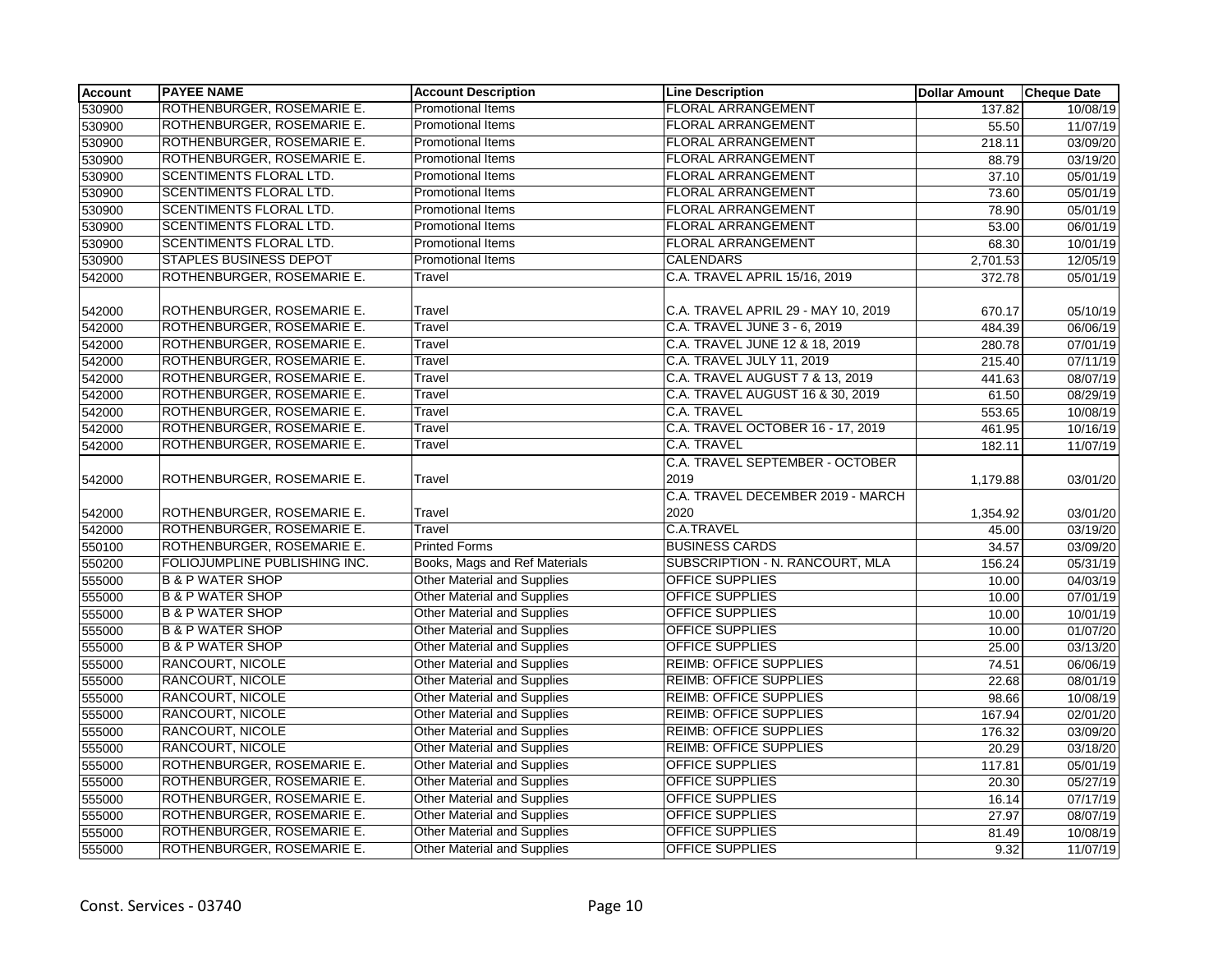| <b>Account</b> | <b>PAYEE NAME</b>             | <b>Account Description</b>           | <b>Line Description</b>                | <b>Dollar Amount</b> | <b>Cheque Date</b> |
|----------------|-------------------------------|--------------------------------------|----------------------------------------|----------------------|--------------------|
| 555000         | ROTHENBURGER, ROSEMARIE E.    | Other Material and Supplies          | <b>OFFICE SUPPLIES</b>                 | 416.92               | 03/09/20           |
| 555000         | ROTHENBURGER, ROSEMARIE E.    | <b>Other Material and Supplies</b>   | <b>OFFICE SUPPLIES</b>                 | 59.06                | 03/19/20           |
| 555000         | <b>STAPLES BUSINESS DEPOT</b> | <b>Other Material and Supplies</b>   | 107924 POSTAGE/OFFICE SUPPLIES         | 14.82                | 04/01/19           |
| 555000         | <b>STAPLES BUSINESS DEPOT</b> | <b>Other Material and Supplies</b>   | <b>OFFICE SUPPLIES</b>                 | 61.85                | 05/01/19           |
|                |                               |                                      | 107924 POSTAGE/MISC OFFICE             |                      |                    |
| 555000         | <b>STAPLES BUSINESS DEPOT</b> | Other Material and Supplies          | <b>SUPPLIES</b>                        | 43.43                | 05/01/19           |
| 555000         | <b>STAPLES BUSINESS DEPOT</b> | Other Material and Supplies          | 107924 OFFICE SUPPLIES                 | 100.99               | 05/08/19           |
| 555000         | <b>STAPLES BUSINESS DEPOT</b> | <b>Other Material and Supplies</b>   | 107924 OFFICE SUPPLIES                 | 23.29                | 05/10/19           |
| 555000         | <b>STAPLES BUSINESS DEPOT</b> | <b>Other Material and Supplies</b>   | 107924 OFFICE SUPPLIES                 | 24.35                | 05/14/19           |
| 555000         | <b>STAPLES BUSINESS DEPOT</b> | Other Material and Supplies          | 107924 OFFICE SUPPLIES                 | 41.42                | 05/15/19           |
| 555000         | <b>STAPLES BUSINESS DEPOT</b> | <b>Other Material and Supplies</b>   | 107924 OFFICE SUPPLIES                 | 156.34               | 05/23/19           |
| 555000         | <b>STAPLES BUSINESS DEPOT</b> | Other Material and Supplies          | <b>OFFICE SUPPLIES</b>                 | 64.63                | 07/01/19           |
| 555000         | <b>STAPLES BUSINESS DEPOT</b> | Other Material and Supplies          | 107924 OFFICE SUPPLIES                 | 37.07                | 07/01/19           |
| 555000         | <b>STAPLES BUSINESS DEPOT</b> | <b>Other Material and Supplies</b>   | 107924 OFFICE SUPPLIES                 | 15.85                | 07/01/19           |
| 555000         | <b>STAPLES BUSINESS DEPOT</b> | <b>Other Material and Supplies</b>   | <b>OFFICE SUPPLIES</b>                 | 39.98                | 07/12/19           |
| 555000         | <b>STAPLES BUSINESS DEPOT</b> | <b>Other Material and Supplies</b>   | 107924 OFFICE SUPPLIES                 | 50.85                | 08/01/19           |
| 555000         | <b>STAPLES BUSINESS DEPOT</b> | Other Material and Supplies          | <b>OFFICE SUPPLIES</b>                 | 34.97                | 08/19/19           |
| 555000         | <b>STAPLES BUSINESS DEPOT</b> | Other Material and Supplies          | 107924 OFFICE SUPPLIES/POSTAGE         | 13.24                | 09/01/19           |
| 555000         | <b>STAPLES BUSINESS DEPOT</b> | <b>Other Material and Supplies</b>   | 21083 OFFICE SUPPLIES                  | 39.98                | 09/06/19           |
| 555000         | <b>STAPLES BUSINESS DEPOT</b> | <b>Other Material and Supplies</b>   | <b>OFFICE SUPPLIES</b>                 | 16.95                | 10/01/19           |
| 555000         | <b>STAPLES BUSINESS DEPOT</b> | <b>Other Material and Supplies</b>   | <b>OFFICE SUPPLIES</b>                 | 44.40                | 10/01/19           |
| 555000         | STAPLES BUSINESS DEPOT        | <b>Other Material and Supplies</b>   | OFFICE SUPPLIES                        | 58.78                | 10/09/19           |
| 555000         | <b>STAPLES BUSINESS DEPOT</b> | Other Material and Supplies          | 107924 OFFICE SUPPLIES                 | 56.61                | 10/18/19           |
| 555000         | <b>STAPLES BUSINESS DEPOT</b> | <b>Other Material and Supplies</b>   | 107924 OFFICE SUPPLIES                 | 39.98                | 11/21/19           |
| 555000         | <b>STAPLES BUSINESS DEPOT</b> | Other Material and Supplies          | 107924 OFFICE SUPPLIES                 | 20.98                | 12/01/19           |
| 555000         | <b>STAPLES BUSINESS DEPOT</b> | <b>Other Material and Supplies</b>   | 107924 OFFICE SUPPLIES                 | 60.40                | 02/06/20           |
| 555000         | <b>STAPLES BUSINESS DEPOT</b> | <b>Other Material and Supplies</b>   | 107924 POSTAGE/OFFICE SUPPLIES         | 181.07               | 03/04/20           |
| 555000         | <b>STAPLES BUSINESS DEPOT</b> | <b>Other Material and Supplies</b>   | 107924 OFFICE SUPPLIES                 | 126.10               | 03/05/20           |
| 555000         | <b>STAPLES BUSINESS DEPOT</b> | Other Material and Supplies          | 107924 OFFICE SUPPLIES                 | 130.37               | 03/13/20           |
| 555000         | <b>STAPLES BUSINESS DEPOT</b> | <b>Other Material and Supplies</b>   | 107924 OFFICE SUPPLIES                 | 152.69               | 03/16/20           |
| 555000         | <b>STAPLES BUSINESS DEPOT</b> | <b>Other Material and Supplies</b>   | 107924 POSTAGE/OFFICE SUPPLIES         | 150.53               | 03/20/20           |
| 555000         | <b>SUPREME BASICS</b>         | <b>Other Material and Supplies</b>   | <b>OFFICE SUPPLIES</b>                 | 234.43               | 04/01/19           |
| 555000         | <b>SUPREME BASICS</b>         | <b>Other Material and Supplies</b>   | <b>OFFICE SUPPLIES</b>                 | 107.64               | 04/03/19           |
| 555000         | <b>SUPREME BASICS</b>         | Other Material and Supplies          | <b>KEYBOARD/MOUSE/OFFICE SUPPLIES</b>  | 121.88               | 03/09/20           |
|                |                               |                                      |                                        |                      |                    |
| 555000         | <b>SUPREME BASICS</b>         | Other Material and Supplies          | <b>KEYBOARD DRAWER/OFFICE SUPPLIES</b> | 21.19                | 03/12/20           |
| 564300         | ROTHENBURGER, ROSEMARIE E.    | Computer Hardware - Exp.             | <b>COMPUTER MOUSE</b>                  | 16.85                | 03/09/20           |
| 564300         | <b>SUPREME BASICS</b>         | Computer Hardware - Exp.             | <b>KEYBOARD/MOUSE/OFFICE SUPPLIES</b>  | 67.83                | 03/09/20           |
| 565200         | <b>SUPREME BASICS</b>         | Office Furniture and Equipment - Exp | <b>KEYBOARD DRAWER/OFFICE SUPPLIES</b> | 95.39                | 03/12/20           |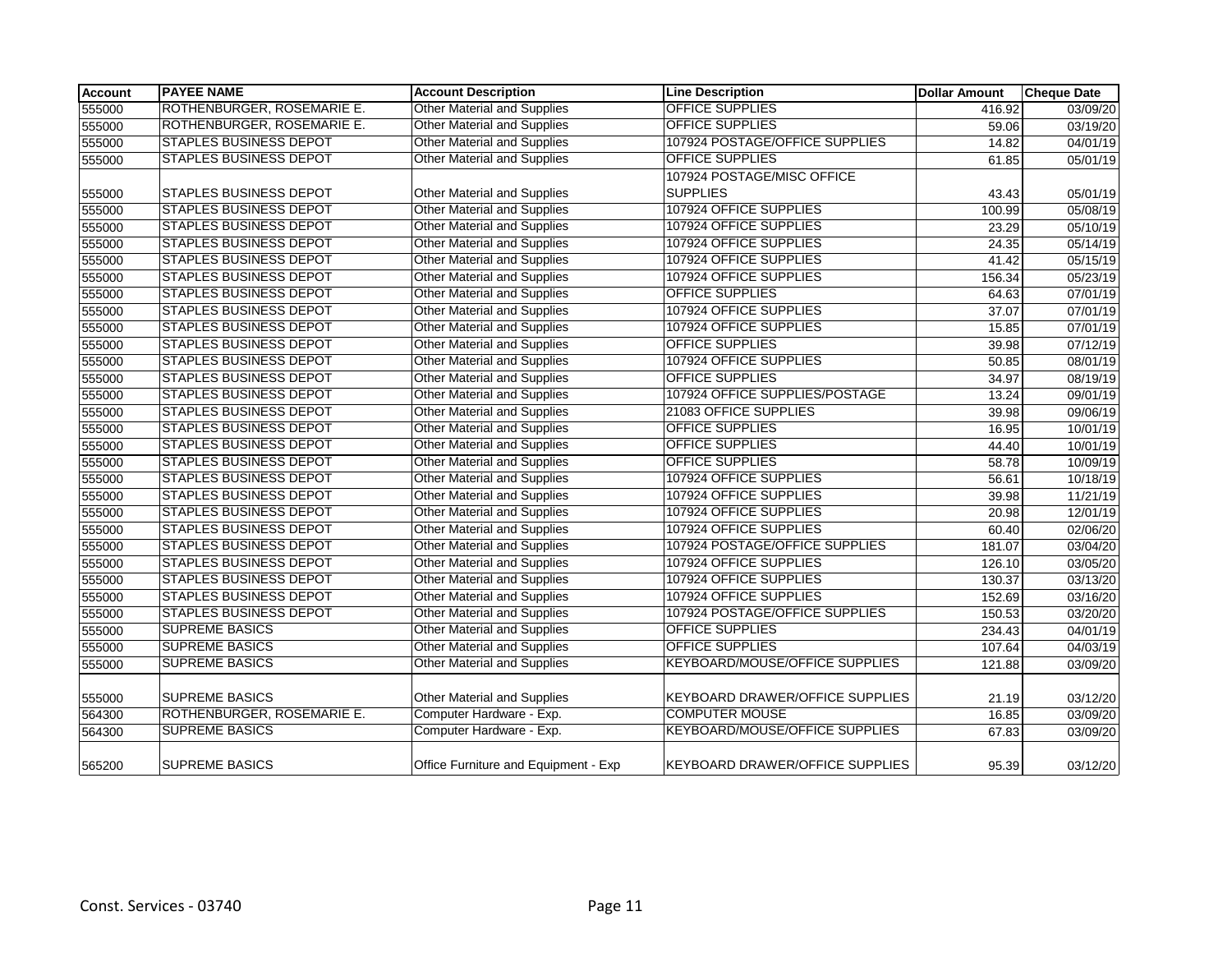## **LEGISLATIVE ASSEMBLY OF SASKATCHEWAN MEMBERS' ACCOUNTABILITY AND DISCLOSURE REPORT For the fiscal year ending March 31, 2020**

#### **DIRECTIVE #6 - CONSTITUENCY ASSISTANT EXPENSES**

**2019-2020 TOTAL: \$68,475.82**

| <b>Account</b> | <b>Payee Name</b>         | <b>Account Description</b> | <b>Dollar Amount</b> | <b>Cheque Date</b> |
|----------------|---------------------------|----------------------------|----------------------|--------------------|
|                |                           |                            |                      |                    |
| 513000         | ROTHENBURGER, ROSEMARIE E | Out-of-Scope Permanent     | 0.00                 | 04/03/19           |
| 513000         | ROTHENBURGER, ROSEMARIE E | Out-of-Scope Permanent     | 2,213.42             | 04/16/19           |
| 513000         | ROTHENBURGER, ROSEMARIE E | Out-of-Scope Permanent     | 2,213.42             | 05/01/19           |
| 513000         | ROTHENBURGER, ROSEMARIE E | Out-of-Scope Permanent     | 2,213.42             | 05/15/19           |
| 513000         | ROTHENBURGER, ROSEMARIE E | Out-of-Scope Permanent     | 2,213.42             | 05/29/19           |
| 513000         | ROTHENBURGER, ROSEMARIE E | Out-of-Scope Permanent     | 2,213.42             | 06/12/19           |
| 513000         | ROTHENBURGER, ROSEMARIE E | Out-of-Scope Permanent     | 2,213.42             | 06/26/19           |
| 513000         | ROTHENBURGER, ROSEMARIE E | Out-of-Scope Permanent     | 2,213.42             | 07/10/19           |
| 513000         | ROTHENBURGER, ROSEMARIE E | Out-of-Scope Permanent     | 2,213.42             | 07/24/19           |
| 513000         | ROTHENBURGER, ROSEMARIE E | Out-of-Scope Permanent     | 2,213.42             | 08/07/19           |
| 513000         | ROTHENBURGER, ROSEMARIE E | Out-of-Scope Permanent     | 2,213.42             | 08/21/19           |
| 513000         | ROTHENBURGER, ROSEMARIE E | Out-of-Scope Permanent     | 2,213.42             | 09/04/19           |
| 513000         | ROTHENBURGER, ROSEMARIE E | Out-of-Scope Permanent     | 2,213.42             | 09/18/19           |
| 513000         | ROTHENBURGER, ROSEMARIE E | Out-of-Scope Permanent     | 2,213.42             | 10/02/19           |
| 513000         | ROTHENBURGER, ROSEMARIE E | Out-of-Scope Permanent     | 2,213.42             | 10/16/19           |
| 513000         | ROTHENBURGER, ROSEMARIE E | Out-of-Scope Permanent     | 2,213.42             | 11/01/19           |
| 513000         | ROTHENBURGER, ROSEMARIE E | Out-of-Scope Permanent     | 2,213.42             | 11/13/19           |
| 513000         | ROTHENBURGER, ROSEMARIE E | Out-of-Scope Permanent     | 2,213.42             | 11/27/19           |
| 513000         | ROTHENBURGER, ROSEMARIE E | Out-of-Scope Permanent     | 2,213.42             | 12/11/19           |
| 513000         | ROTHENBURGER, ROSEMARIE E | Out-of-Scope Permanent     | 2,213.42             | 12/24/19           |
| 513000         | ROTHENBURGER, ROSEMARIE E | Out-of-Scope Permanent     | 2,213.43             | 01/08/20           |
| 513000         | ROTHENBURGER, ROSEMARIE E | Out-of-Scope Permanent     | 2,213.42             | 01/23/20           |
| 513000         | ROTHENBURGER, ROSEMARIE E | Out-of-Scope Permanent     | 2,213.42             | 02/05/20           |
| 513000         | ROTHENBURGER, ROSEMARIE E | Out-of-Scope Permanent     | 2,721.94             | 02/19/20           |
| 513000         | ROTHENBURGER, ROSEMARIE E | Out-of-Scope Permanent     | 2,235.53             | 03/04/20           |
| 513000         | ROTHENBURGER, ROSEMARIE E | Out-of-Scope Permanent     | 4,735.53             | 03/18/20           |
| 513000         | ROTHENBURGER, ROSEMARIE E | Out-of-Scope Permanent     | 2,235.53             | 04/01/20           |
| 513000         | ROTHENBURGER, ROSEMARIE E | Out-of-Scope Permanent     | 3,284.74             | 04/09/20           |
| 514000         | DEFOREST, CHERYL D.       | Casual/Term                | 238.35               | 11/01/19           |
| 514000         | DEFOREST, CHERYL D.       | Casual/Term                | 336.50               | 12/11/19           |
| 514000         | DEFOREST, CHERYL D.       | Casual/Term                | 168.24               | 02/05/20           |
| 514000         | DEFOREST, CHERYL D.       | Casual/Term                | 7.43                 | 02/19/20           |
| 514000         | DEFOREST, CHERYL D.       | Casual/Term                | 94.41                | 03/18/20           |
| 514000         | THEBAUD, CRAIG W.         | Casual/Term                | 1,514.25             | 11/27/19           |
| 514000         | THEBAUD, CRAIG W.         | Casual/Term                | 1,682.50             | 12/11/19           |
| 514000         | THEBAUD, CRAIG W.         | Casual/Term                | 476.71               | 12/24/19           |
| 514000         | THEBAUD, CRAIG W.         | Casual/Term                | 36.63                | 02/19/20           |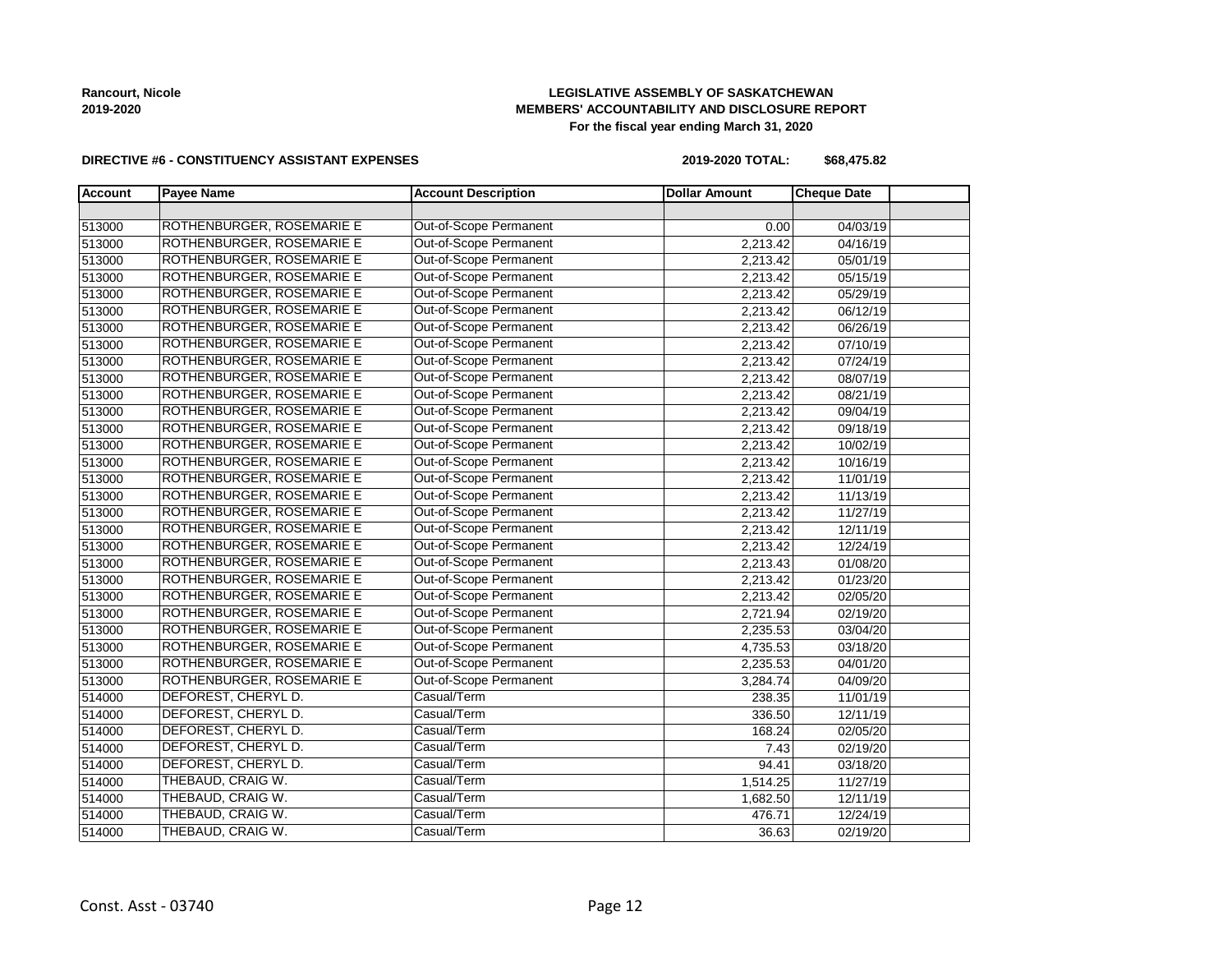| <b>Account</b> | <b>IPavee Name</b> | Account Description              | <b>IDollar Amount</b> | <b>Cheque Date</b> |  |
|----------------|--------------------|----------------------------------|-----------------------|--------------------|--|
|                |                    | Change in Y/E Accrued Empl Leave |                       |                    |  |
| 1519900        | None (Default)     | <b>Entitlements</b>              | -1.229.68             | 04/24/19           |  |
|                |                    | Change in Y/E Accrued Empl Leave |                       |                    |  |
| 1519900        | None (Default)     | Entitlements                     | 1.241.96              | 04/14/20           |  |